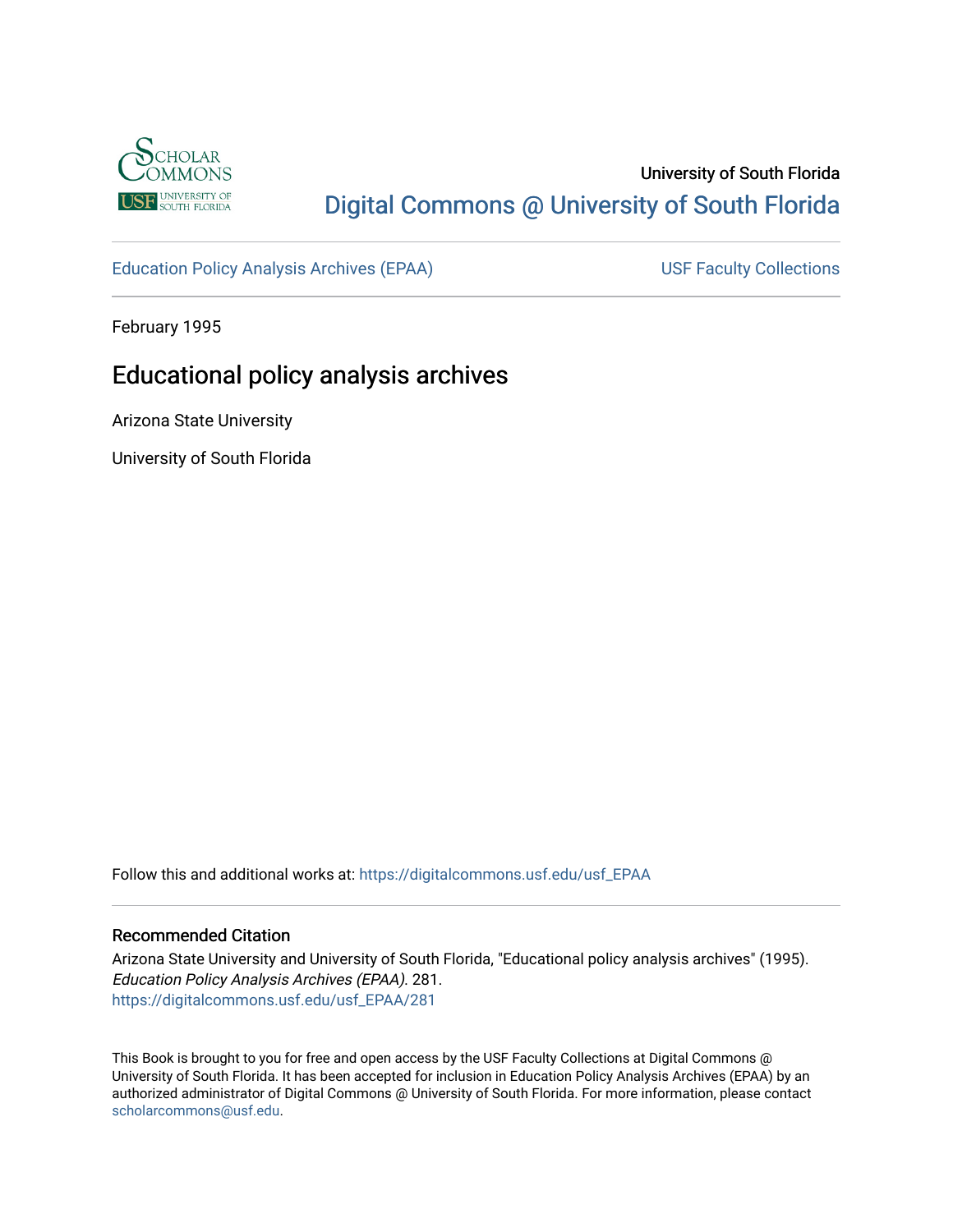# **Education Policy Analysis Archives**

**Volume 3 Number 3 February 15, 1995 ISSN 1068-2341**

A peer-reviewed scholarly electronic journal.

Editor: Gene V Glass,Glass@ASU.EDU. College of Education, Arizona State University,Tempe AZ 85287-2411

Copyright 1995, the EDUCATION POLICY ANALYSIS ARCHIVES.Permission is hereby granted to copy any article provided that EDUCATION POLICY ANALYSIS ARCHIVES is credited and copies are not sold.

# **Beginning Teachers Programs: Analysis of State Actions During the Reform Era**

# **Carol B. Furtwengler Wichita State University**

*cfurtwen@wsuhub.uc.twsu.edu*

**Abstract:** This article reports the findings from the conduct of a 50- state survey to determine the status of state requirements and state components of beginning teacher programs instituted from 1983 to 1992. The article discusses the implementation of beginning teacher programs during the 1980s reform movement and describes the methodology used for the study. An analysis of seven state policy issues derived from an interpretation of the information about beginning teacher programs is provided, and four major themes identified in beginning teacher programs are presented. Appendices include detailed state-by-state information about beginning teacher programs and an annotated reference list of state materials and publications related to these programs.

 One facet of the 1980s reform era was the infusion of beginning teacher programs developed by local school districts, colleges of education, and state agencies (Ashburn, 1987; Association of Teacher Educators, 1989; Huling-Austin, 1989; Theis-Sprinthall, 1986). Beginning teacher programs were designed to have mentor teachers assist and support novice teachers in their professional development (Bowers & Eberhart, 1988; Gehrke & Kay, 1984; Henry, 1989; Littleton, Tally-Foos, & Wolaver, 1992). Key goals of these programs were to retain new teachers in the profession and help those teachers advance through Berliner's (1986) identified stages of competent, proficient, or expert. Beginning teacher programs took on various ownerships at the local and state level (school districts, regional service centers, state departments of education, institutions of higher education), but the major policy initiative for their emergence occurred at the state level.

 Early state efforts for personnel reform began with pay-for- performance systems and career ladder programs intended to improve and reward teacher personnel. It became apparent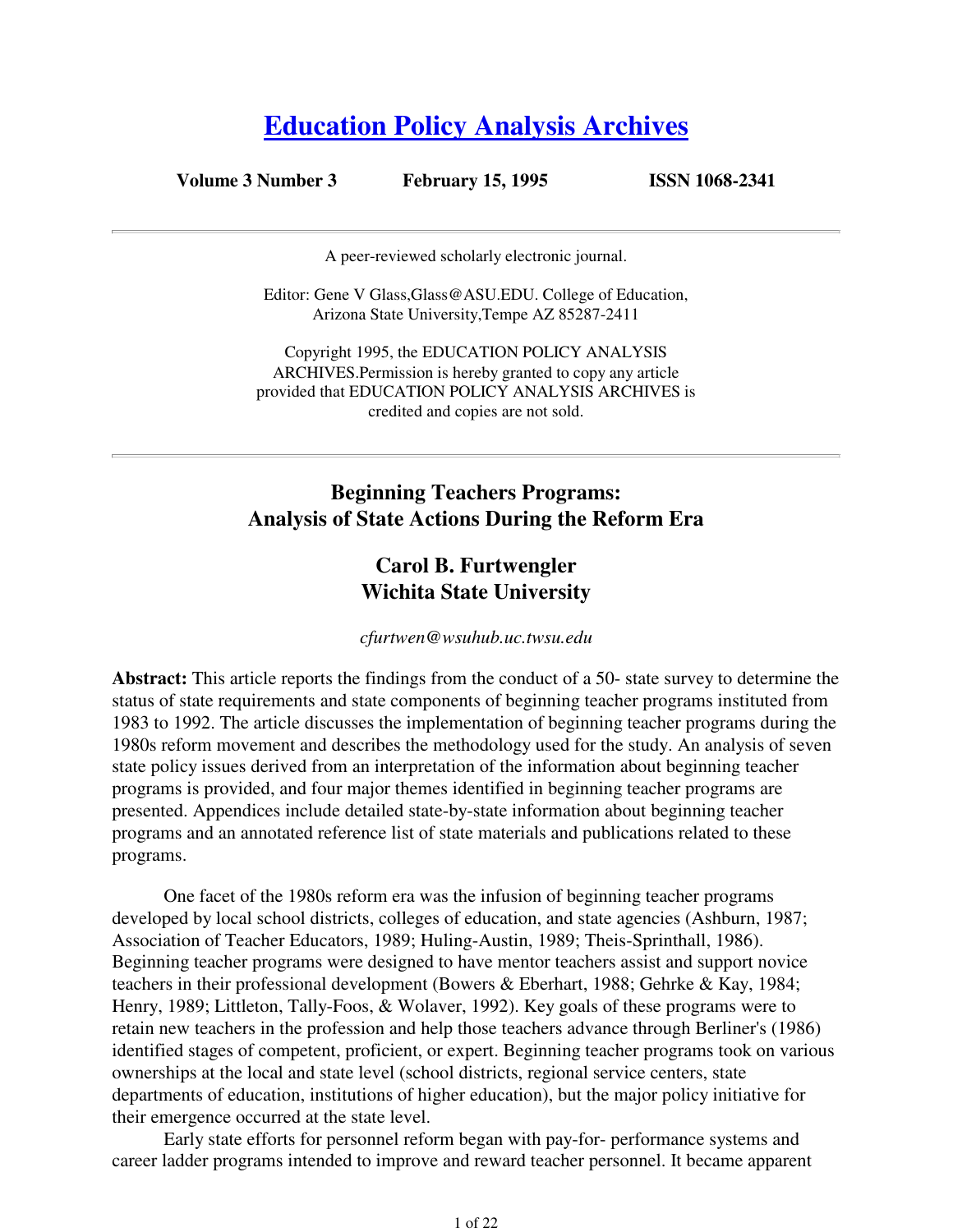during the reform movement, however, that beginning teacher programs were needed to develop and retain "master teachers." By the late 1980s, the second wave of reform (Hawley, 1988) had shifted the focus from accountability for experienced teachers to the provision of support and professional growth for beginning teachers. The National Association of State Directors of Teacher Education and Certification (Mastain, 1991) collected information on support systems for beginning teachers in 1984. At that time, eight states reported the operation of such programs. By 1991, 31 states reported that they had launched beginning teacher programs. The Center for Policy Research in Education (1989) reported that the impetus for new educational policies and programs during the reform movement came from state leadership rather than local or national government. This Rstate houseS leadership prompted the enactment of legislation and regulations for state-level beginning teacher programs.

 This article results from a study that examined state-level actions for beginning teacher programs during the 1980s. It answers the question of whether "top down" state policy actions created the infusion of beginning teacher programs at the local school level and whether these programs were sustained throughout the reform period. The article presents an analysis of state actions for beginning teacher programs from 1983 to 1992 that describes the involvement of states in these programs and discusses how this involvement compares to other state policy initiatives related to school personnel. The analysis identified other key issues of state-level beginning teacher programs: the involvement of higher education personnel; the unsolved dilemma of formative vs. summative evaluation; the collaborative, non- legislative approach of states in the Northeast; the elimination of model programs during the latter part of the reform period; and the uncertainty of state resources to support mandated beginning teacher programs.

 A thematic analysis of major components of beginning teacher programs identifies that: (a) support for the beginning teacher was provided by mentors and support teams, (b) training programs for staff development were a necessary component of beginning teacher programs, and (c) beginning teacher programs served two purposes: formative and summative evaluation. Appendixes contain detailed information obtained from the 50 state agencies about beginning teacher programs and will be referenced where relevant to the text.

#### **Methodology**

 Information obtained through interviews with state agency personnel and reviews of state documents provided the base material for a state-by-state summary and analysis of beginning teacher programs The data collection consisted of a series of predetermined steps. Each Chief State School Officer (CSSO) received a letter explaining the research project. Follow-up telephone calls were made to each CSSO to obtain names of appropriate staff members for telephone interviews. A structured interview protocol was developed and pilot tested with personnel in two state agencies. Structured telephone interviews were conducted with the designated state agency personnel, and documents were requested that pertained to the state's beginning teacher program. Information from the structured interviews and document review was entered by state into a data base. The data base information was compared and verified with survey results reported by Mastain (1991) and the Southern Regional Education Board (1991; 1992; 1993). The information for each state was analyzed and comparisons among states were made to draw conclusions about state-level actions for beginning teacher programs.

#### **State Policy Issues: Beginning Teacher Programs**

 The analysis of data pertaining to state statutes, regulations, and programs for beginning teachers revealed intense state activity in this area during the educational reform movement. Several states instituted such programs at the beginning of the reform movement, but the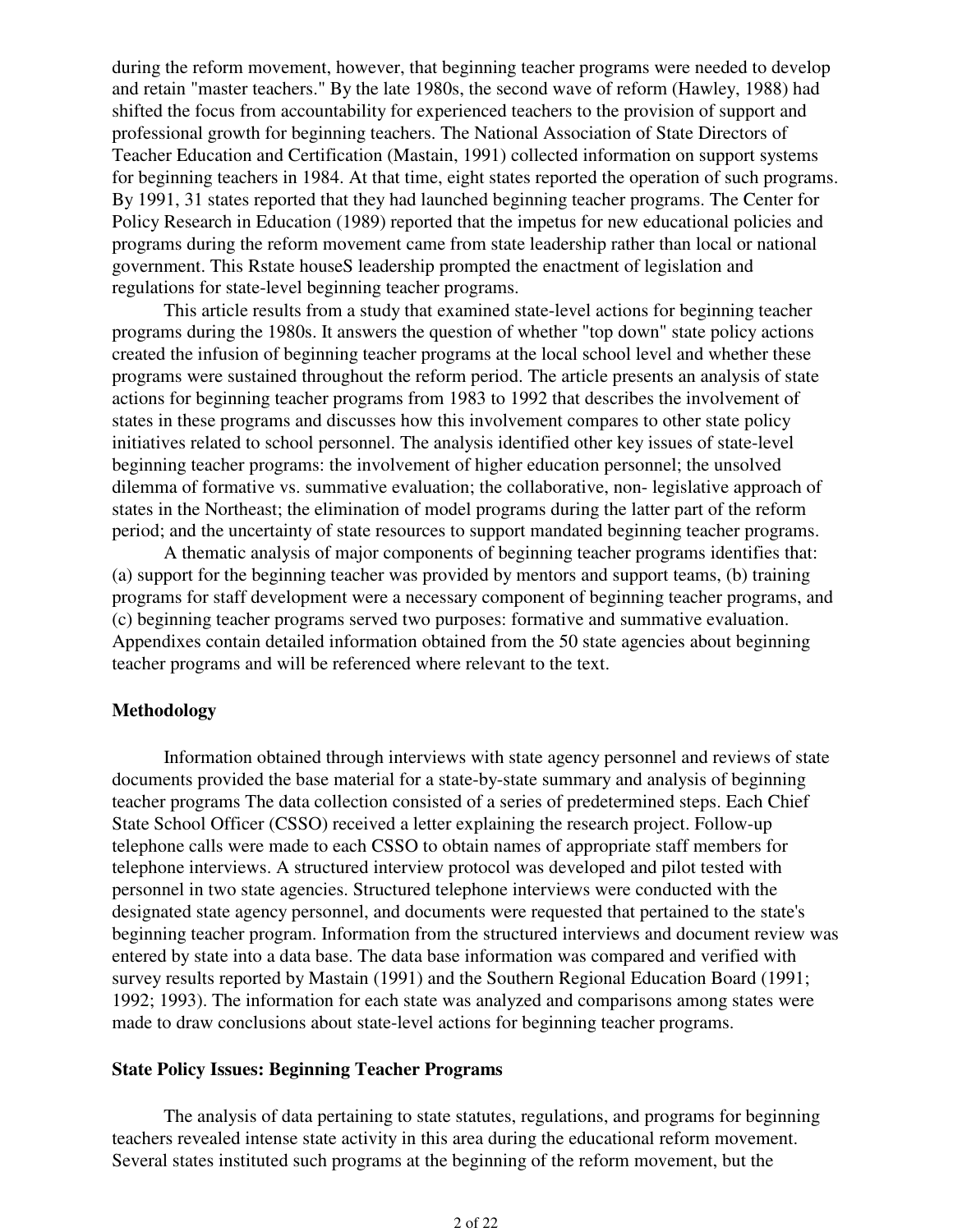widespread creation of programs occurred during the second wave of reform, or the late 1980s. Detailed information about each state's program is found in Appendices A and B. Discussion in this section focuses on distinct policy issues derived from an analysis of beginning teacher programs.

### **Thirty-Four States Enacted Policy Initiatives for Beginning Teacher Programs**

 Prior to 1984, only eight states had initiated policy for beginning teacher programs. Information obtained from the states indicated that 26 other states initiated such programs during the years 1984 through 1992. Eighteen of the 34 states mandated statewide programs (Connecticut, Florida, Georgia, Indiana, Kentucky, Maine, Mississippi, New Jersey, New Mexico, North Carolina, Ohio, Oklahoma, Pennsylvania, South Dakota, Tennessee, Utah, Virginia, and West Virginia). Tennessee, however, did not receive funding to implement its program; Georgia, South Dakota, and Virginia implemented and later rescinded their statewide mandated programs.

 Sixteen states that did not mandate statewide programs either implemented pilot programs or provided competitive grant money to local school districts for beginning teacher programs (Alabama, California, Delaware, Idaho, Kansas, Louisiana, Minnesota, Missouri, Montana, New Hampshire, New York, Oregon, Texas, Washington, West Virginia, and Wisconsin). Kansas, Missouri, and Wisconsin discontinued fiscal support for their pilot programs. Meanwhile, Virginia and Georgia replaced their rescinded statewide programs with competitive grant money for local pilot programs.

The general success of state-level policy for beginning teacher programs is interesting when compared to other state policy actions regarding school personnel that failed during the reform movement. For example, some key issues such as the testing of inservice teachers and performance pay programs (career ladders) became highly contested issues. Six states enacted performance pay programs and then revoked them prior to implementation. Another 14 states enacted, implemented, and later discontinued performance pay programs. Only nine state programs for performance pay remained in operation in 1992 and, of these nine, only five were viable programs (Furtwengler, 1994).

 Beginning teacher programs and testing of beginning teachers, however, proved to be successful policy initiatives. Data from this study revealed that only five beginning teacher programs were rescinded and not replaced, while beginning teacher programs became successful policy in 29 states. New state policy for testing of beginning teachers--either prior to their entry into teacher training programs or for initial certification--also was a successful initiative. Eissenberg and Rudner (1988) reported that 10 states tested teacher candidates prior to 1980 and the number increased to 46 states by 1988.

 The success or failure of policy initiatives can often be traced to contextual variables in each state. States involved in this study whose beginning teacher initiative failed reported causes related to state politics and lack of state appropriations. The National Education Association (NEA) strongly opposed the testing of inservice teachers and performance pay programs, but the NEA did not oppose beginning teacher programs. Another variable to consider in the success or failure of policy initiatives related to school personnel is the opposition or support of national teachers unions. What part, if any, did national influences such as teachers unions play in the success or failure of state policy initiatives?

#### **Involvement of Higher Education Faculty**

 Seven states reported that state departments of education and local school districts involved higher education personnel in their beginning teacher programs (Alabama, Kentucky,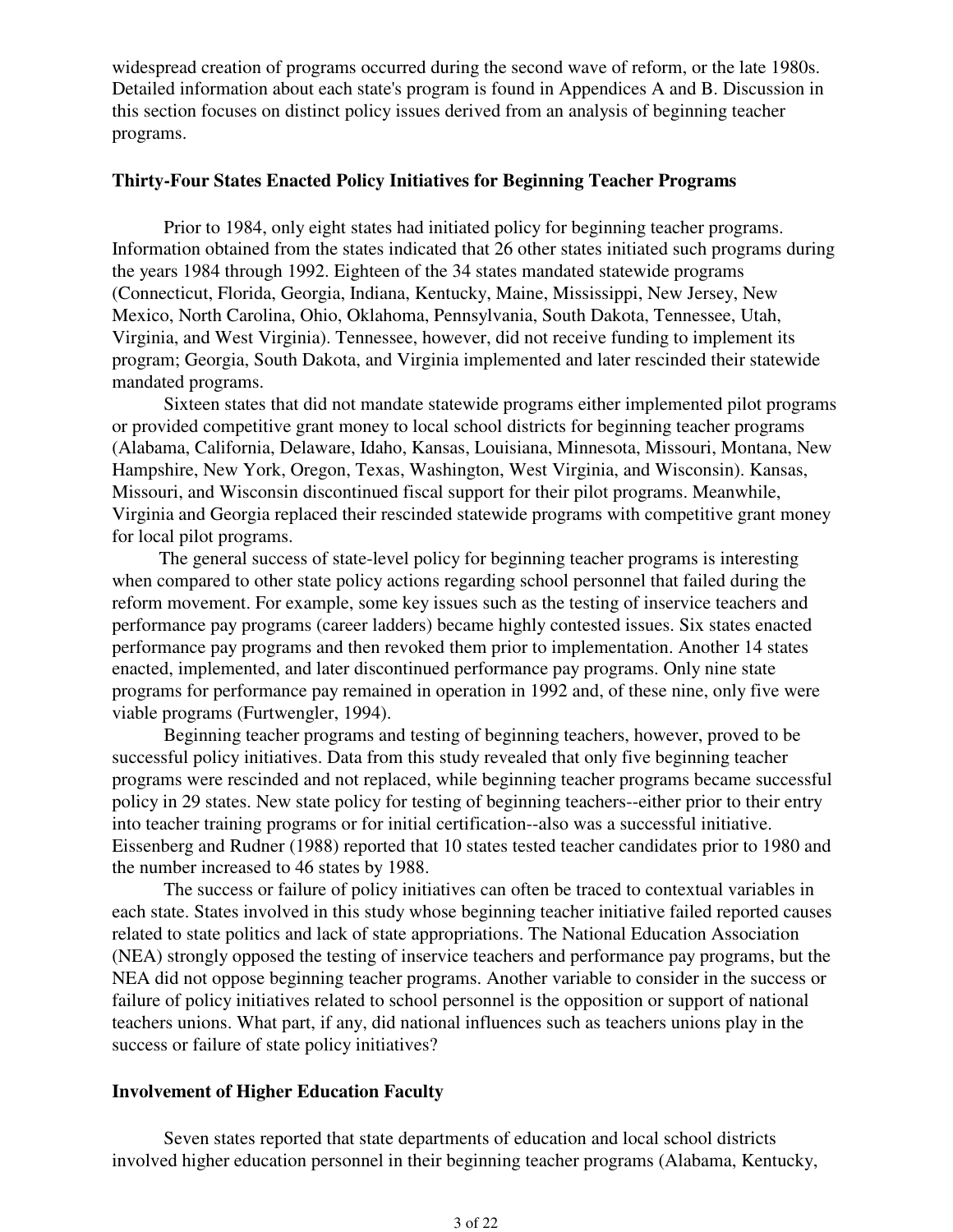Idaho, New Jersey, Oklahoma, Tennessee, and Texas). In Kentucky, teacher educators serve on a three-person team and are responsible for observing the beginning teacher three times and attending four team meetings. The department of education contracts with the universities to pay partial reimbursement of travel expenses and staff time. In New Jersey, a college faculty member serves as part of a four-member Professional Support Team Advisory Committee. The faculty member is responsible for visiting the provisional teacher, giving assistance in making connections between theory and practice, and providing inservice education. The state provides monies for personnel assigned to the support teams.

 State programs that result in higher education's involvement in beginning teacher programs foster collaboration to improve the performance of beginning teachers and the institutions that prepare them. By working with beginning teachers, teacher education faculty assist the novices and identify areas where preservice training programs can be modified or strengthened. These collaborative policy initiatives address the improvement of both the preservice and inservice teaching.

#### **Formative vs. Summative Purposes for Evaluation**

 All state-level beginning teacher programs reported a formative evaluation component to assist the novice with becoming a better teacher. Six states specified that their beginning teacher program was used only for formative purposes, not for summative evaluation (Alabama, California, Idaho, Ohio, Oregon, and Texas). Conversely, 13 states reported in 1992 that they required summative evaluations of beginning teachers and used the evaluation results for continuing employment and certification (Connecticut, Florida, Indiana, Kentucky, Maine, Mississippi, New Jersey, New Mexico, North Carolina, Oklahoma, Pennsylvania, Tennessee, and West Virginia). Three other states--Louisiana, Massachusetts, and New York--reported future plans summative certification programs for beginning teacher .

 The issue of formative vs. summative evaluation has not been resolved in the evaluation of experienced personnel, and it appears to be a continuing quandary for beginning teacher programs. The intent of beginning teacher programs--to assist younger persons entering the profession--is entangled with the accountability issue of competent performance. The dilemma of providing support for a beginning teacher and/or judging the teacher's performance in a "high stakes" arena appears in state- level programs. Many states combined the formative and summative purposes for participants in beginning teacher programs, but removed the mentor from the role of a summative evaluator. Only a few states assigned the mentor a summative role in determining the future employment and/or certification of beginning teachers. What, then, is the purpose of beginning teacher programs--to improve performance and provide professional growth opportunities- -or to determine certification and continuing employment? A major question for policy makers is whether beginning teacher programs can serve two masters.

 Even more interesting is the involvement of local school districts in teacher certification. In more than one-fourth of the states, certification decisions concerning beginning teachers are delegated to or shared with local school districts. This decentralization represents a major policy shift in traditional state responsibility for the certification of school personnel and moves important decision-making to the local authority.

#### **Collaboration in the Northeastern States**

In most areas of the country, individual states developed their own beginning teacher programs and did not work in concert with other states. An exception to this generalization is a consortium of Northeastern States that worked jointly with the Northeastern Regional Laboratory to develop a training program for mentor teachers. Northeastern states, with the exception of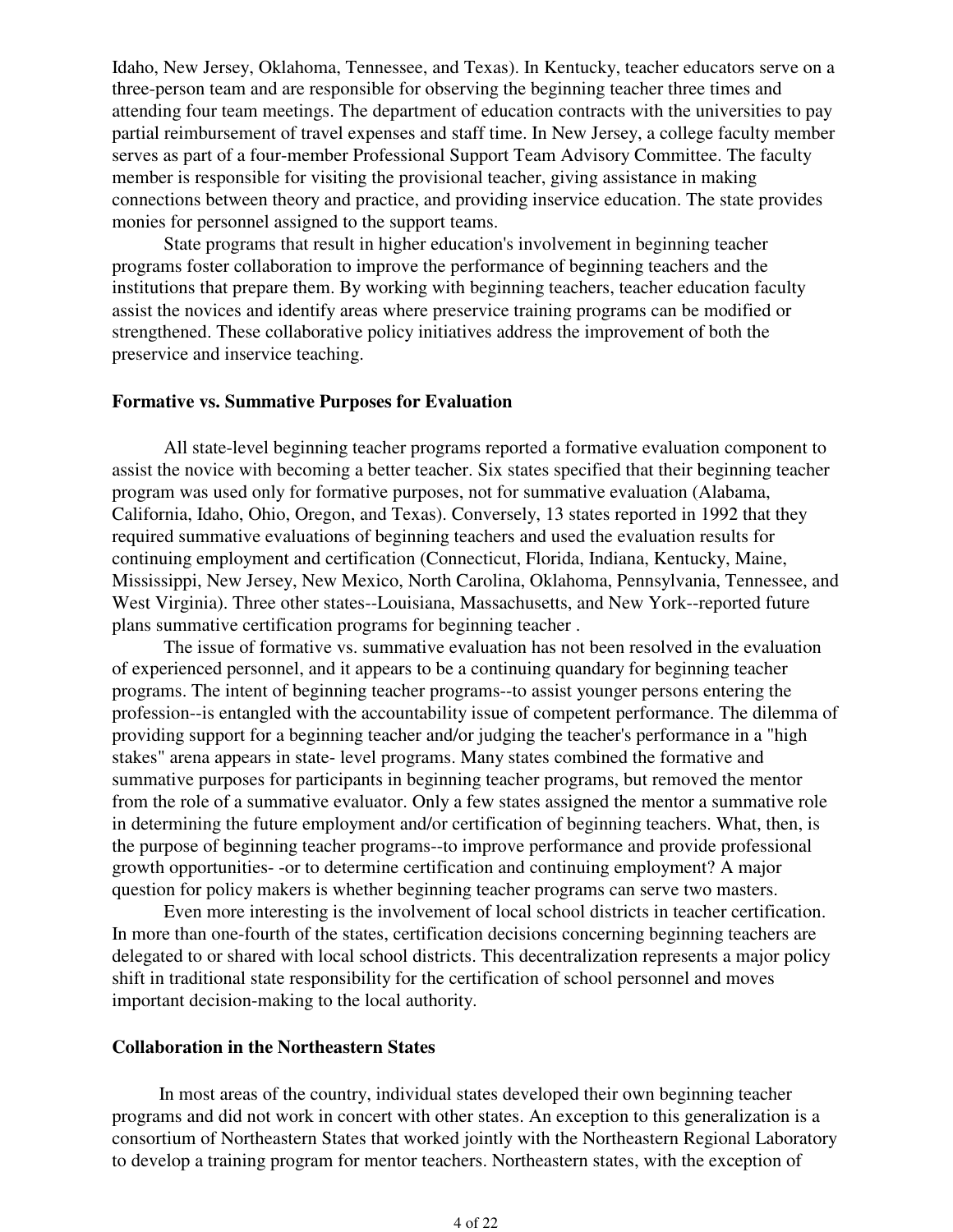Connecticut, were not highly involved in legislation that required the evaluation of school personnel (Furtwengler, 1993). The Northeast's consortium efforts suggest that the state's role is to provide technical assistance for local beginning teacher programs rather than to enact legislation that mandates and requires compliance monitoring of these programs. This approach is in sharp contrast to the 18 states that did mandate programs and reflects the Northeast's preference for less state involvement in legislation for local school districts concerning educational personnel.

### **Elimination of Model Programs**

 Two states--Georgia and Virginia--implemented extensive beginning teacher programs that included state-developed summative evaluation systems. Considerable research, development, funding, and training undertaken by these states produced nationally visible programs. Implementation of both of these programs was halted because of limited fiscal resources and political pressures from newly elected state leaders. New state political leaders did not support programs originated by previous administrations. In addition, Kansas, South Dakota, and Wisconsin did not receive funding after the conduct of pilot programs. A major policy issue is how to develop and sustain programs in times of tight fiscal resources and turbulent political turnover.

# **State Funding for Beginning Teacher Programs: A Move Toward Unfunded Requirements?**

State funding of beginning teacher programs revealed an interesting dichotomy. Funding increased in some states (California, Minnesota, New York); more often, however, funding continued to be problematic in other states. Proposed programs in several states, some of which were pilot-tested, did not receive funding for statewide implementation (Alabama, Kansas, Maryland, Missouri, North Dakota, Tennessee, Texas). Five states severely reduced or eliminated their program appropriations (Connecticut, \$8 million to \$3 million; Washington, \$3.7 million to \$2.3 million; Georgia and Virginia terminated their programs).

The states' funding of public education--and especially innovative for its improvement--is an unresolved policy issue that is reflected in the implementation of beginning teacher programs. Over two-thirds of the states enacted policies for beginning teacher programs and exerted energy and resources to create and introduce these programs (see Appendix C). Funds for these state initiatives, however, were not always appropriated or were rescinded during fiscal shortfalls. This lack of funding--or discontinuance of program funding--created a climate of fiscal uncertainty at the local school level. With state funding not forthcoming, local school districts either absorbed the fiscal cost of program continuation or eliminated a program whose development and implementation required considerable local investment.

Moreover, this problem in state-local financial policy could be worsened with the current political climate favoring state responsibility for major educational programs. If the federal government sends block grant or unallocated funds to states, will states continue to enact policy, implement programs, and then, in times of fiscal shortfalls, withdraw financial support? Unfunded state-mandated programs that require local school system compliance can lead to severe fiscal problems at the local level.

# **Duration of Beginning Teacher Programs and Teacher Certification**

The length of time for a beginning teacher program varied among the states. The majority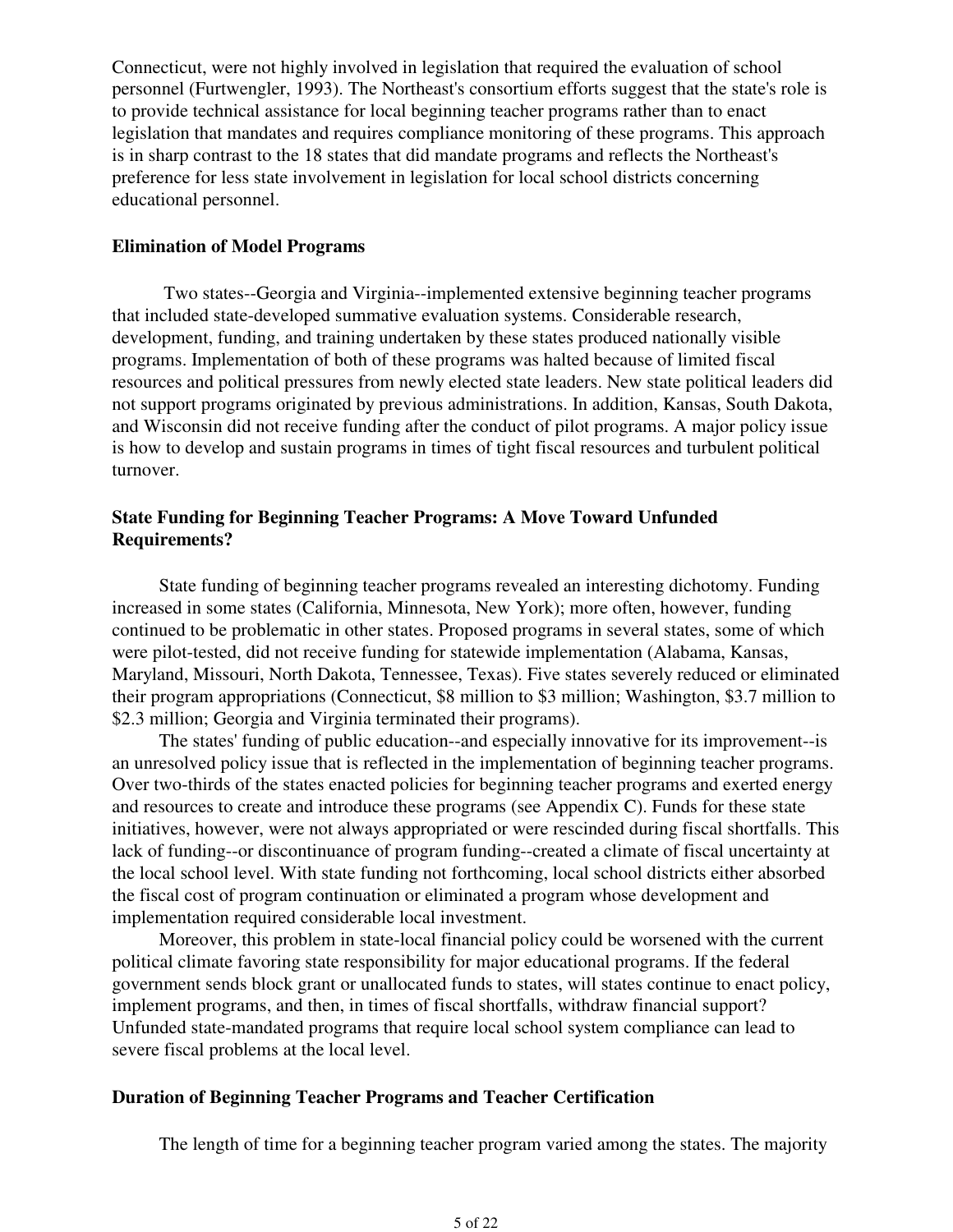of states reported one-year programs. Programs that included certification decisions were usually two-year programs or required an optional second year of participation (Connecticut, Florida, Indiana, Maine, North Carolina, Oklahoma, West Virginia). New Mexico was the only state that reported a three-year program. Beginning teacher programs that are used for "high stakes" evaluation such as continuing state certification required at least two years of participation, while programs that are used for formative evaluation (growth and improvement) required one year of participation.

The change from certifying teachers upon graduation from college to waiting to grant certification until they complete one or two years of on-the-job employment indicates a new policy direction. It removes initial teacher certification from the direct responsibility of state agencies that automatically granted certification upon verifying that applicants had completed teacher training programs. Instead, it places the certification decision on the assessment of a teacher's performance in a local school district.

Further research is needed, however, to determine whether this policy change in beginning teacher certification is to be judged successful. How many beginning teachers are required to spend an additional year in a beginning teacher program or are refused certification at the local level? How successful are local school districts, state agencies, and higher education personnel in providing developmental programs to increase skills needed by novice teachers? Beginning teacher programs that incorporate certification decisions are a national policy trend, and substantive program evaluation is necessary to determine the success of failure of this legislated effort. Recurring Themes in State-level Beginning Teacher Programs

Analysis of the state-level beginning programs identified four major recurring themes. These themes in beginning teacher programs were the use of support teams and mentor teachers, the development of training programs for participants, and the determination of summative evaluation decisions.

# **Support Teams for Beginning Teachers**

 State-level programs provided support teams for the beginning teacher. These teams changed the usual RdyadicS nature of the mentoring process to a support "team" of coaches. The support team normally consisted of three members: a mentor, the principal, and a central office staff member or higher education faculty member. The principal served in a formative and summative evaluation role, while the other team members usually served in formative evaluation roles.

#### **The Mentor Teacher**

 "Master" or experienced teachers served as models to provide assistance to beginning teachers. The mentors were usually appointed by a school committee or by the school principal and were not selected by or RmutuallyS matched with the beginning teacher.

 In most instances, the mentor served as a peer coach and worked in a formative evaluation role. Mentors observed lessons taught by the beginning teacher and provided feedback and advice. Mentors were usually given released time for working with beginning teachers. In most instances, the mentor did not provide judgments about the beginning teacher's performance for re- employment or certification decisions.

Stipends for mentors of beginning teachers were a common characteristic found in state programs. The amount of the stipend varied from \$4,300 in California to \$1,000 in Kentucky to \$500 in Oklahoma. Mentors in California, however, performed other duties in addition to assisting beginning teachers.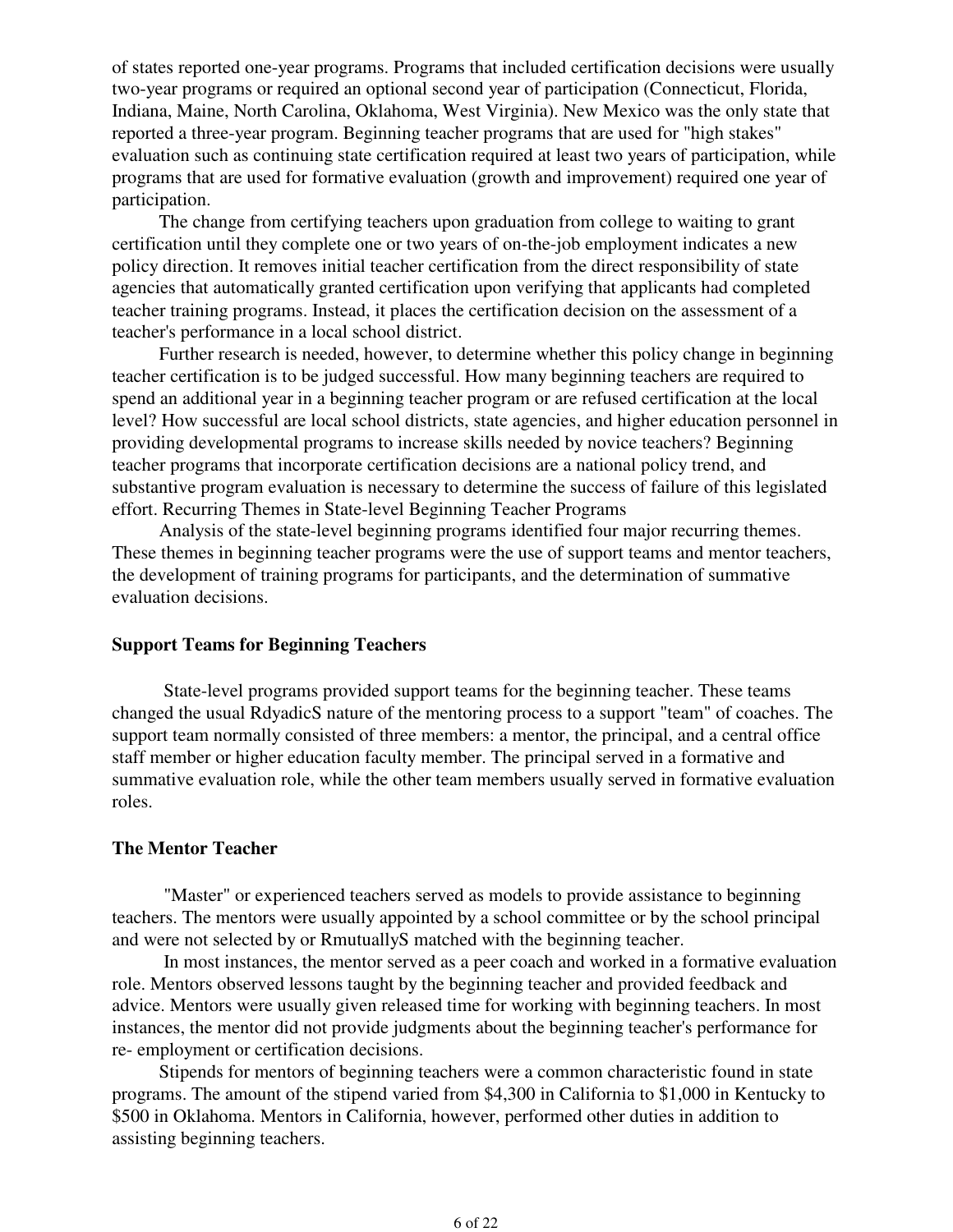#### **Training for Participants in Beginning Teacher Programs**

 A highly visible component of state-level programs was the development of training programs for participants in beginning teacher programs. An annotated reference list of the materials developed for these training programs is found in Appendix C.

Mentors, administrators, and other support team members were provided training in techniques for assisting beginning teachers; Twelve states reported special programs designed to train mentors, assessors, or other members of the support team for the beginning teacher (Alabama, California, Kentucky, Mississippi, New Jersey, New Mexico, North Carolina, Ohio, Oklahoma, Vermont, Washington, and West Virginia). In addition, the consortium of states working with the Northeast Regional Laboratory developed an extensive training program to prepare mentor teachers.

#### **Summative Decision: Certification**

 A new theme identified in beginning teacher programs was the involvement of local school district personnel in determining certification of beginning teachers. Prior to the reform movements, local school districts only determined continuing employment within their school district and states exercised exclusive rights over statewide certification of personnel. Thirteen states that implemented beginning teacher programs involved local school systems in determining ongoing certification and made them active participants in this "high stakes" decision- making. The recommendation for certification was usually the responsibility of the school principal, but in some instances other members of the support team contributed to summative, certification decisions.

 The four themes identified in beginning teacher programs have implications for state-level policy. One focus of the second wave of educational reform was the need to enhance professionalism in teaching and teacher training programs. Beginning teacher programs were one vehicle to achieve this goal. The use of teams and experienced personnel to provide support for beginning teachers changes the climate at the school building level from one of teacher isolation to one of increased professional collaboration. Teams of professionals work with novices to improve their teaching skills and to improve the school. Conversely, the training of exemplary personnel to become mentors and support team members provides a new opportunity for their professional development and collaboration.

The fourth theme, summative evaluation decisions for certification, is not congruent with the philosophy of mentoring nor with the under girding philosophy of beginning teacher programs. This theme is also not in concert with the goal of increased professionalism declared in the second wave of educational reform. Did the quest for accountability from the first wave of reform become embedded in beginning teacher programs? Did that mute the formative outcomes for new teachers intended by these programs?

#### **Conclusions**

This study provides a comprehensive status report on these state-level programs and an analysis of state policy actions. State policy makers, teacher educators, local school districts, and other interested parties concerned with beginning teacher programs should benefit from the study's findings. State initiatives to create beginning teacher programs occurred as a major improvement effort during the second RwaveS of the education reform movement.

 Thirty-four states enacted regulations for beginning teacher programs that included mandated statewide initiatives, pilot programs, or competitive grant money. Higher education personnel participated in these programs in seven states and worked with state agencies and local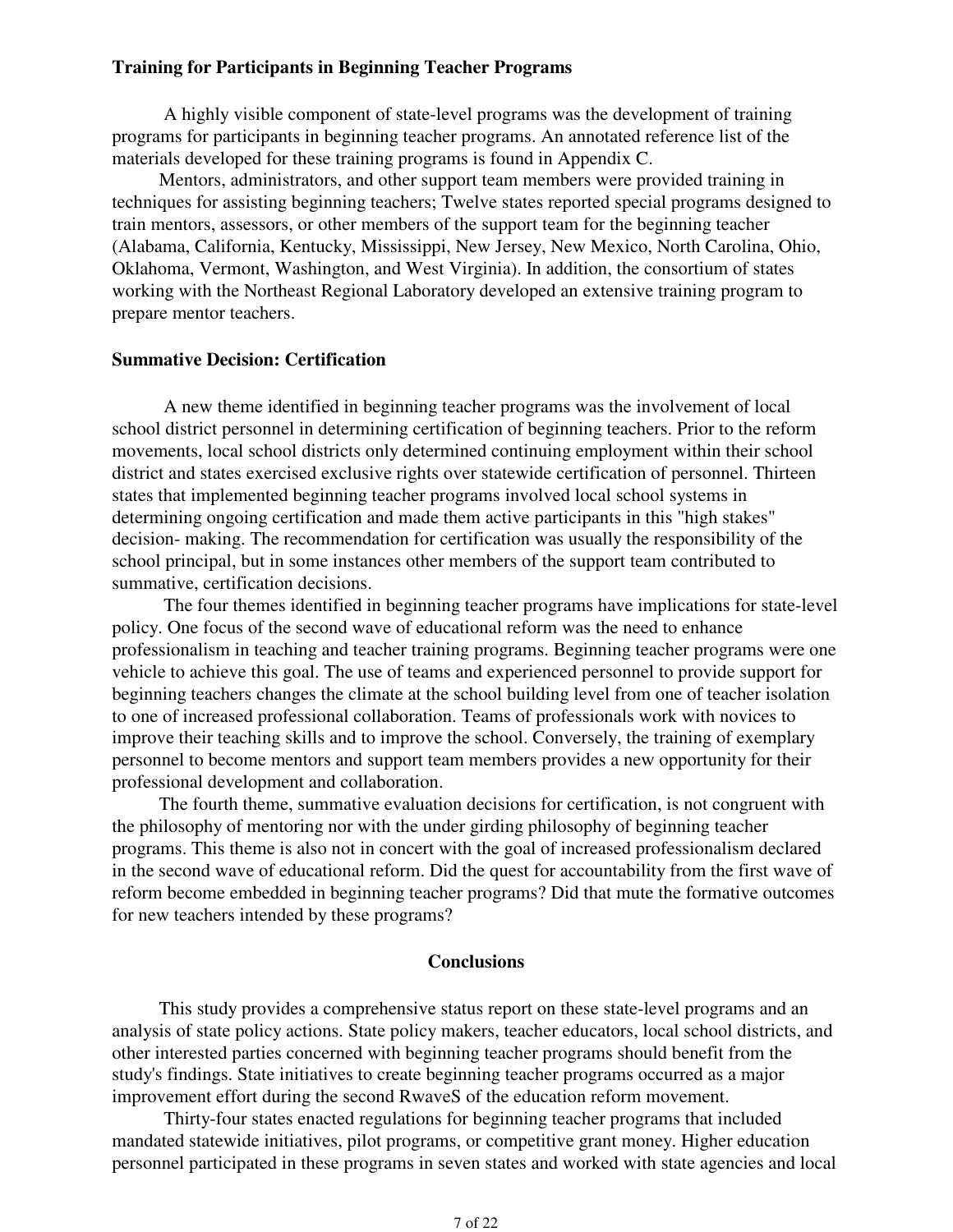school districts in assisting novice teachers. Among the policy issues that emerged from this analysis was the function of evaluation. Beginning teacher programs did not resolve the dilemma of formative vs. summative evaluation. Six states required that the programs be exclusively formative in nature. In 13 other states, however, there was a strong movement toward "high stakes" decisions for continuing employment and certification.

 Shifting responsibility for teacher certification from the state to local districts was a radical change in state-level policy. Beginning teacher programs that were tied to re- employment or certification were usually two years in length, rather than the common year-long program.

 Four themes recurred in state-level beginning teacher programs. First, states often relied on a support team approach rather than on the sole use of a mentor teacher. Second, mentor teachers served as peer coaches and participated in formative evaluation. They were provided released time and stipends for assisting novice teachers. Third, training of participants in beginning teacher programs became a function of the state, and most states instituted extensive training programs and created their own training materials. Fourth, 13 states relinquished their certification rights and allowed local school districts to recommend beginning teachers for state certification.

 Beginning teacher programs were more successful than other reform initiatives related to school personnel--particularly testing of inservice teachers and pay-for-performance programs- but they wrestled with the lack of state fiscal resources. Two extensive beginning teacher programs were eliminated because of fiscal reasons and changes in the political climate within their states. Three states increased funding for their programs, but more often, lack of state funding deterred the successful implementation of many pilot programs and state-mandated programs.

 The active involvement of states in beginning teacher programs raises several policy issues. Should states be involved in program implementation and staff development of local school personnel, or should their role be one of policy and technical assistance? Should states relinquish the responsibility for certification of personnel, and, if so, what benefits accrue at the local school level? Is future state funding available that will lead to progress in beginning teacher programs, or will beginning teacher programs ultimately become another unfunded state mandate?

## **References**

Ashburn, E. (1987). Current developments in teacher induction programs. Action in Teacher Education, 8(4), 4-44.

Association of Teacher Educators. (1989). Assisting the beginning teacher. Reston, VA: Author.

Berliner, D. (1986). In pursuit of the expert pedagogue. Educational Researcher, 15, 5-13.

Bowers, G. R., & Eberhart, N. A. (1988). Mentors and the entry- year program. Theory Into Practice, 27, 226-236.

Center for Policy Research in Education. (1989). State education reform in the 1980s. CPRE Policy Briefs, 3, 1-6.

Eissenberg, T. E., & Rudner, L. M. (1988). State testing of teachers: A summary. Journal of Teacher Education, 39, 21-22.

Furtwengler, C. B. (1994). The rise and demise of performance pay: A 50-state summary of the reform initiative. A paper presented at the annual meeting of the American Educational Research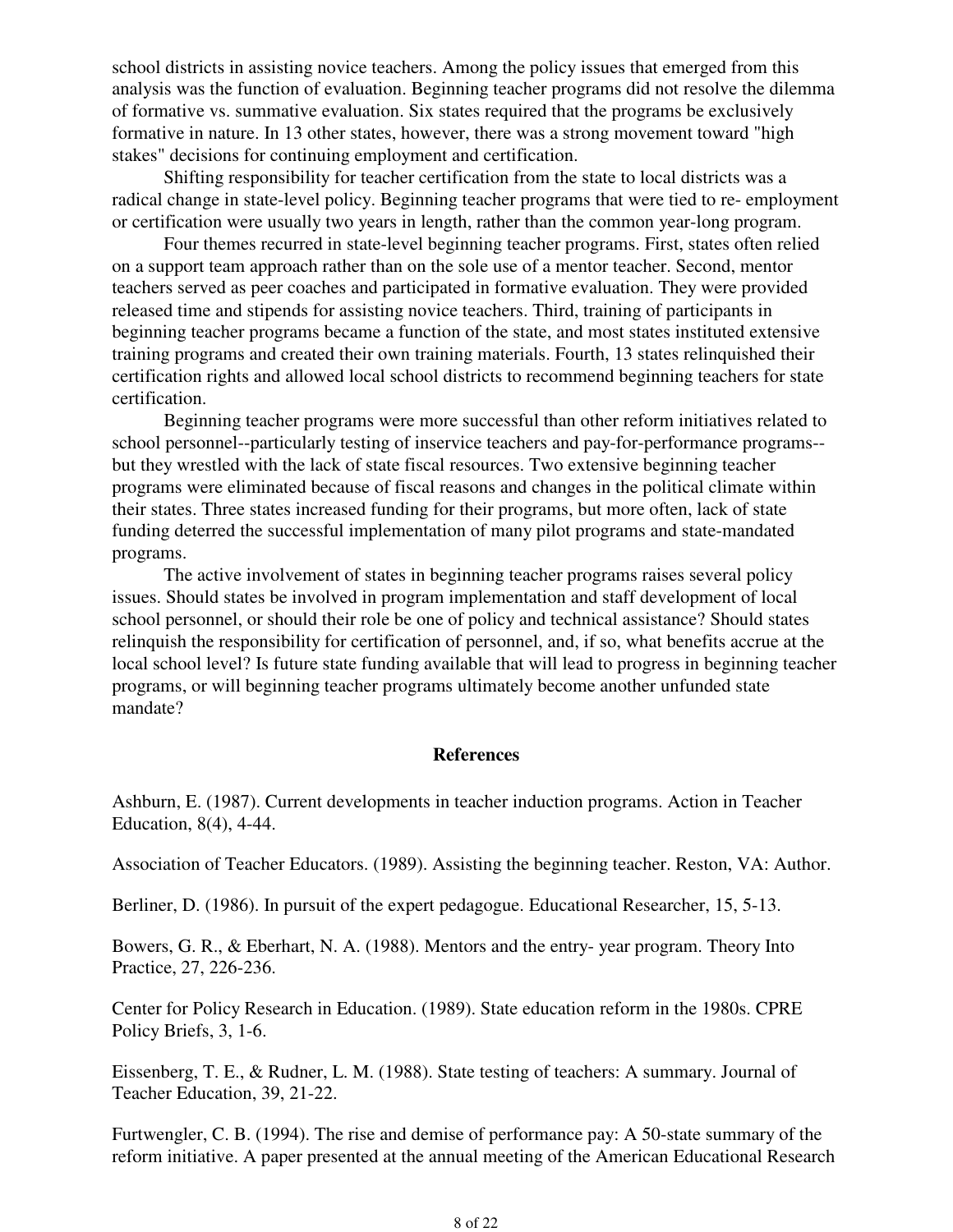Association, New Orleans, LA.

Gehrke, N. J., & Kay, R. S. (1984). The socialization of beginning teachers through mentor-protg relationships. Journal of Teacher Education, 35(3), 233-242.

Hawley, W. D. (1988). Missing pieces of the educational reform agenda: Or, why the first and second waves may miss the boat. Educational Administration Quarterly, 24, 416-437.

Henry, M. A. (1988). Multiple support: A successful model for inducting first-year teachers.Teacher Educator, 24(2), 7-12.

Huling-Austin, L. (1989). Beginning teacher assistance programs: An overview. In Assisting the beginning teacher (pp. 5-13). Reston, VA: Association of Teacher Educators.

Littleton, M., Tally-Foos, K., & Wolaver, R. (1992). Mentoring: A support system for new teachers. Clearing House, 65(3), 172- 174.

Mastain, R. K. (Ed.). (1991). The NASDTEC manual: Manual on certification and preparation of educational personnel in the United States. Seattle, WA: National Association of State Directors of Teacher Education and Certification.

Sclan, E., & Darling-Hammond, L. (1992). Beginning teacher performance evaluation: An overview of state policies. Washington, DC: ERIC Clearinghouse on Teacher Education and American Association of Colleges for Teacher Education.

Southern Regional Education Board. (1991) Career ladder clearinghouse. Atlanta, GA: Author.

Southern Regional Education Board. (1992) Career ladder clearinghouse. Atlanta, GA: Author.

Southern Regional Education Board. (1993) Incentive programs: A focus on program evaluation. Career ladder clearinghouse. Atlanta, GA: Author.

Theis-Sprinthall, L. (1986). A collaborative approach for mentor training: A working model.Journal of Teacher Education, 37(6), 13-20.

# **Appendix A**

# **A State-by-State Summary of Beginning Teacher Programs**

# **Alabama**

 Alabama designed and pilot tested its Beginning Teacher Assistance Program (BTAP) in 1989-90 and made the program available to all school districts. At this time, BTAP is voluntary for local districts but mandatory for beginning teachers in pilot projects. Funding has not been provided for statewide implementation.

 The BTAP is a structured program designed to assist in the induction and development of beginning teachers. A mentor is assigned to a beginning teacher to observe, comment, and critique the beginning teacher's performance. The mentor and beginning teacher work in a formative mode and all information between the two remains confidential. A suggested time sequence is provided for the BTAP, and the role of the mentor is described. Training activities are provided for the mentor and include suggested activities for the mentor to use with the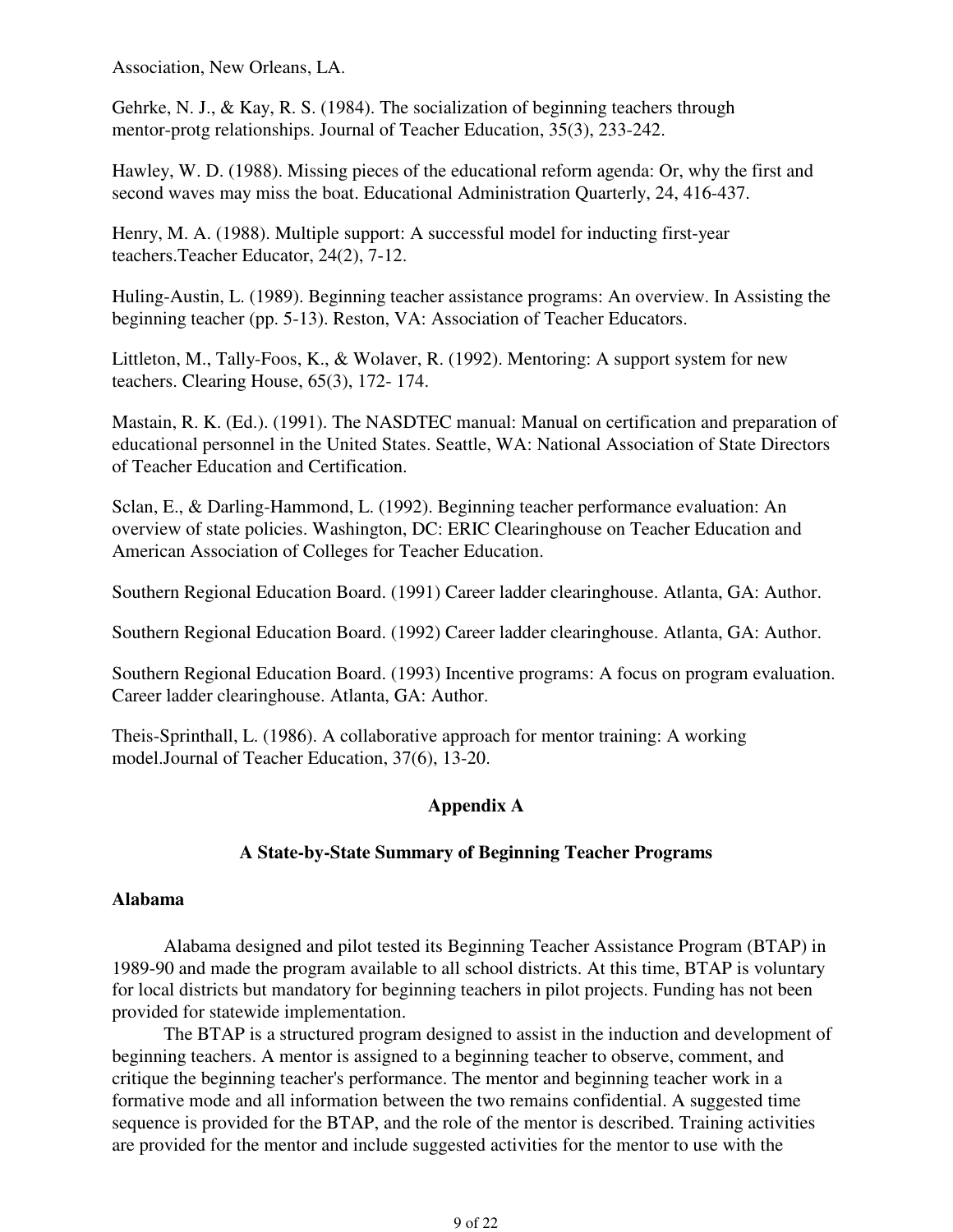beginning teacher. The local school district provides time, training, and release time for the mentors; identifies the beginning teachers; monitors the program; and assists with the program development and evaluation. Regional Inservice Centers, utilizing higher education personnel, serve as mentor training sites.

# **California**

 The California New Teacher Project (CNTP) was initiated in 1988 by the legislature and governor and was co-administered by the California Commission of Teacher Credentialing (CTC) and the California Department of Education. Thirty-seven programs were piloted, each varying in the type of support, services offered, and methods used. The state funded or supplemented these pilots. In March, 1992, after evaluating the pilot programs, the CTC made recommendations to the legislature regarding a statewide policy. They recommended that a state teaching framework be developed that clearly identifies the knowledge, skills, and abilities expected of beginning teachers. They also recommended more coordinated evaluation efforts, increased assessor training, increased formative feedback to the beginning teacher on teaching skills, and assistance in improvement of these skills.

In addition to the CNTP, the Hughes-Hart Education Reform Bill of 1983 includes the California Mentor Teacher Program. The intent of the program is to encourage teachers currently employed to remain in the profession and for these teachers to provide assistance and guidance to new teachers, career teachers, and teacher trainees. The mentors are not to become evaluators but are to provide formative assistance to teachers. Mentors are selected by teacher committees at the local level for a period not to exceed three years. Responsibility for the program is delegated to local school districts who select mentors and implement various programs. The legislature allocated a \$4,000 stipend per mentor and an additional \$2,000 per mentor to local districts for training, substitute pay, release time, and travel (23 days). Mentors duties range, however, beyond the assistance to beginning teachers. The Southern Regional Education Board (1992) has reported an increase in these amounts to \$4300 (average) for mentors and \$2,100 to local school districts for training. The program has received increased funding from an original cost of \$35 million to an estimated cost of \$65 million in 1992. SREB (1993) reports that 10,000 mentors are now serving in a variety of professional development positions and that an advisory committee has been appointed to review the program and make recommendations for its continued operation.

#### **Connecticut**

The Beginning Teacher Support and Training (BEST) Program was developed by the State Department of Education to enhance the quality of beginning teachers. Mentor teachers serve as the support system to beginning teachers. The assessment component includes interviews in an assessment center context to ascertain the teacher's pedagogical-content knowledge, administrator attestations, teacher portfolios, and classroom-performance assessment. The Connecticut Competency Instrument (CCI) is the performance assessment tool. Six trained assessors conduct independent classroom observations of the beginning teacher. The beginning teacher receives notice of strengths and areas that need improvement and is encouraged to share this information with the mentor and principal. A beginning teacher who is not recommended for certification may participate in the BEST program a second year, if recommended by the superintendent.

 Responsibility for the CCI is assigned to the local district, district facilitators, principal, mentor, and the beginning teacher. The local district provides release time for the participants, and the state provides substitute reimbursement for a maximum of six days per school year.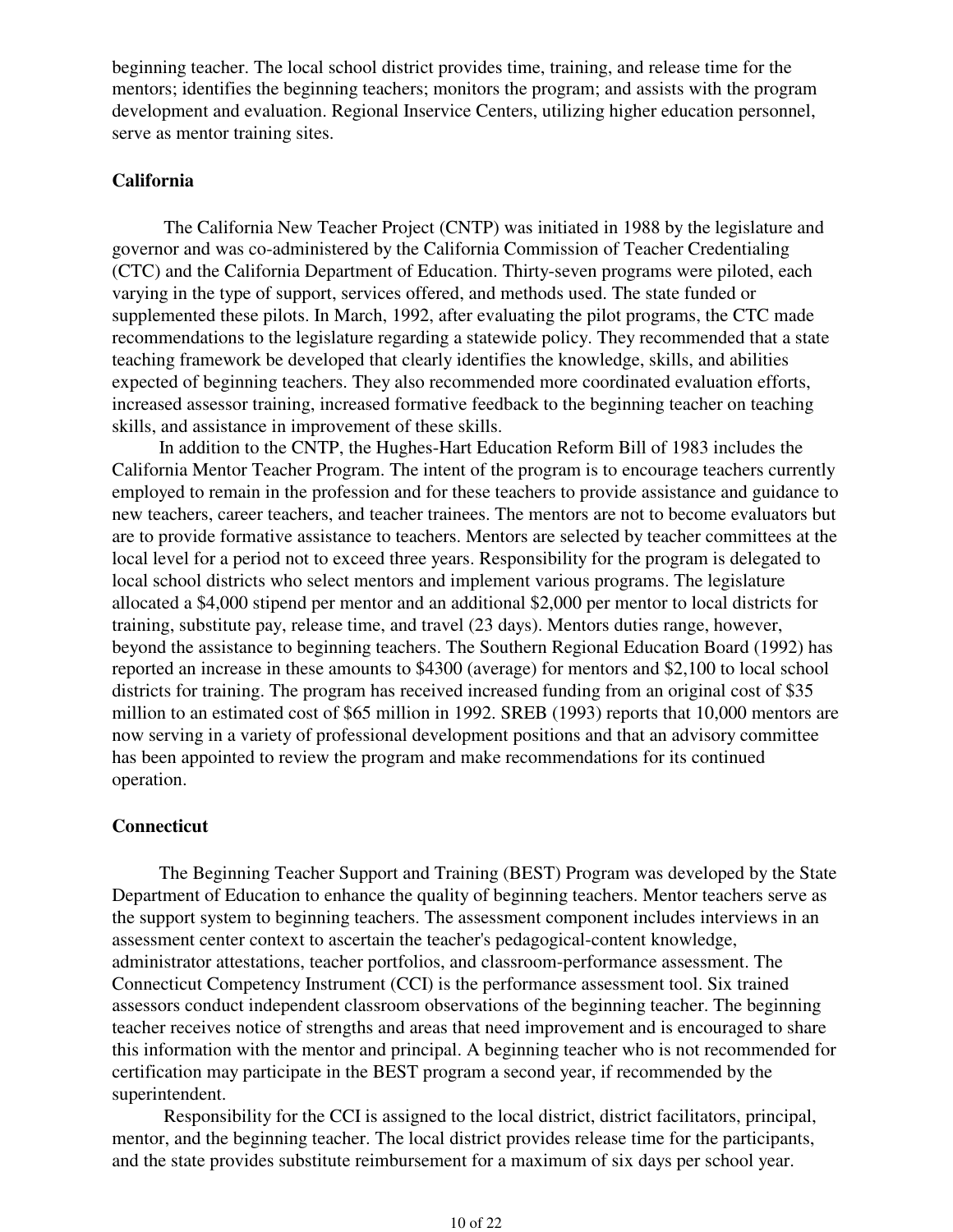Funding for the program has been reduced due to the stateUs economic conditions. In 1990- 91, \$8 million was provided for the program; in 1991-92 only \$3 million of the requested \$11 million was granted. Delaware

 Delaware provides \$100,000 which local school districts can request to use toward beginning teacher programs. Local school systems design, implement, and provide training for a support system for beginning teachers.

# **Florida**

 The Florida Beginning Teacher Program was passed by the legislature in 1982. Funded by the state and revised in 1990, the program is now called the Professional Orientation Program (POP) for Beginning Teachers. The program requires that all beginning teachers participate in POP. Local districts develop their own POP which must meet certain legal requirements, be reviewed by the Department of Education, and be approved annually by the Commissioner of Education. A support staff is assigned to each beginning teacher. Members of the support staff are a principal, peer teacher, and another professional educator. They conduct clinical activities to assist the teacher in refining teaching competencies and provide induction into the profession. This staff observes the teacher at least five times: one diagnostic/screening observation, three formative observations, and one summative observation. Most districts use the Florida Performance Measurement System (FPMS), a formative and summative instrument.

#### **Georgia**

 Georgia eliminated its beginning teacher certification program in 1990. SREB (1993) reports that \$750,000 has been allocated by the legislature in 1993 for a Teacher Induction/Mentor-Teacher Stipends Program. Mentors must obtain a certification endorsement through participation in ten quarter- hours of training. The role of the mentors is to provide support to teachers during their first three years of service or to teachers who are serving their first year in a new position.

#### **Idaho**

 A voluntary beginning teacher program was begun in Idaho in 1989. The state provides \$1,000 per each first-year certificated employee, and all school districts have elected to participate in the program. The funds may be used for release time, supplementary pay, professional growth activities for beginning employees, or for contracting with higher education institutions to provide support to beginning teachers and administrators. School districts determine the criteria and processes for the one- year program.

#### **Indiana**

 Beginning in 1988-89, all school districts were required to have a mentor teacher program for all beginning teachers. Mentor teachers in the program must have at least five years of experience, be recognized as an outstanding teacher, and be recommended by their school principal. The program includes a support system for the beginning teacher and training for the support team. Evaluation of the beginning teacher is done by the principal using the Beginning Teacher Assessment Inventory. Teachers who are unsuccessful in the first year may continue in the program for a second year. The program is summative and determines state certification. Those who are unsuccessful after two years may not teach in the schools in Indiana. The program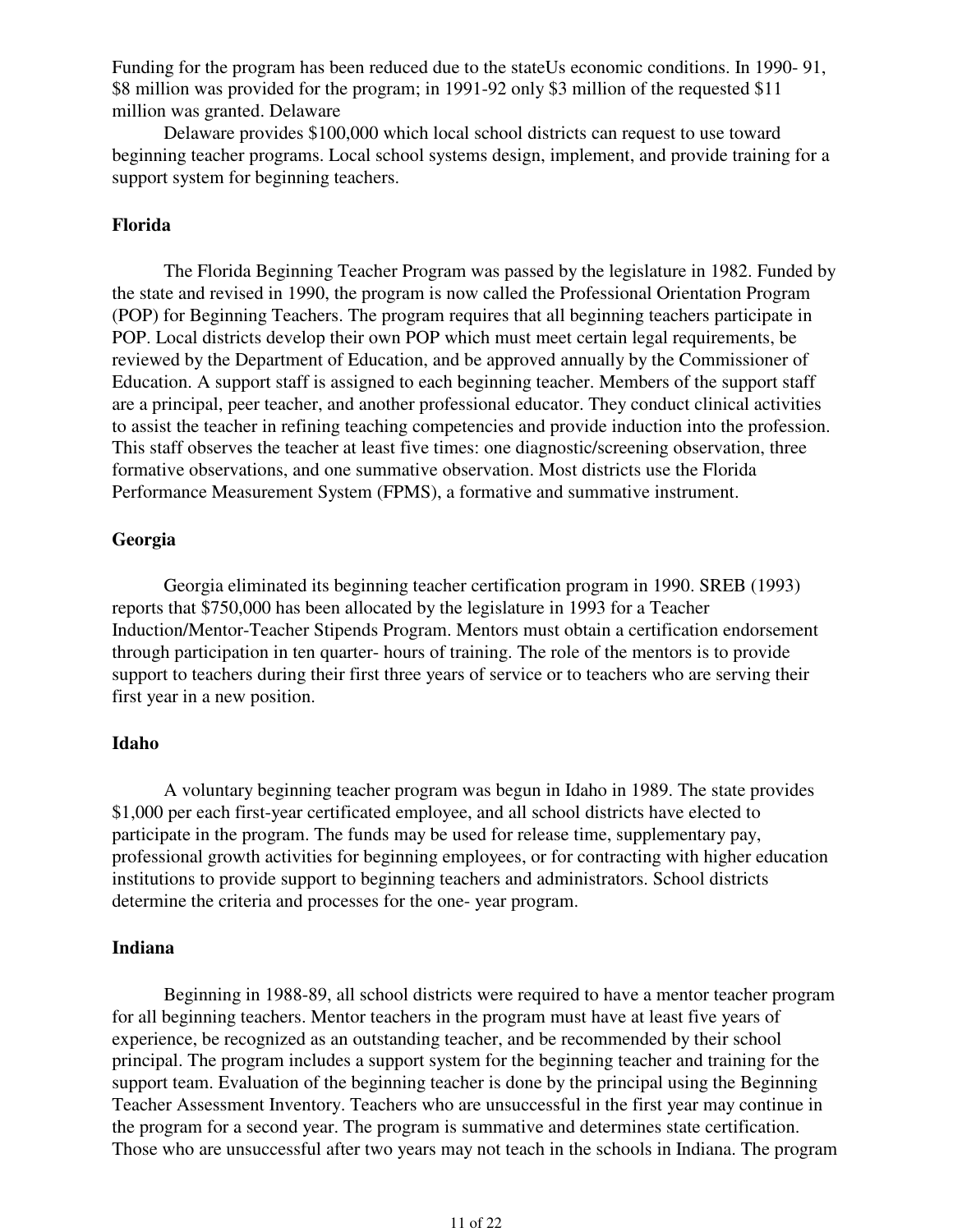is funded annually at \$2 million; mentor teachers receive \$600 per year, and districts receive \$200 for mentor release time (SREB, 1993).

### **Kentucky**

 Legislation, effective January 1, 1985, requires that all beginning teachers and out-of-state teachers with less that two years of successful teaching experience pass written tests and complete a one-year internship program.

 Beginning teachers are issued a provisional certificate for their internship year. The teacher internship committee consists of three members: the principal, resource teacher, and a teacher educator. All members are trained to use a separate supervision and assessment process for the beginning teacher. The Classroom Observation Instrument was developed by the State. The team observes the beginning teacher at least three times for one hour or one class period and meets a minimum of four times. The resource teacher, who serves as a mentor, is appointed by the Department of Education and spends a minimum of 70 hours working with the intern, which consists of 20 hours inside the classroom and 50 hours outside the classroom. The teacher educator is appointed by a regional university.

 The Department of Education contracts with local school districts to pay resource teachers for extra meetings and work done outside the normal working hours. This amount does not exceed \$1,000. Substitutes are also provided for the resource teachers. The department also contracts with the universities for partial reimbursement of the travel expenses and staff time for the teacher educators. The program was funded at \$3.2 million during 1991.

#### **Louisiana**

SREB (1993) reports that Louisiana implemented a pilot mentor teacher program in 24 sites during 1992-93. In these sites, 24 mentors are providing assistance to beginning teachers and receive \$2,000 in additional pay and \$850 for staff development travel expenses. Mentors are selected by their local schools systems based upon seven qualifications defined by the state. In addition, Louisiana is developing and field testing an Intern Teacher Assessment Program.

#### **Maine**

 A beginning teacher component was part of a new, mandatory certification program enacted on July 1, 1988. Beginning teachers receive a two-year provisional certificate and receive assistance from their local school district during this time. A support team originally was provided for the beginning teacher, but local school districts now have the option of assigning a single mentor. Local districts develop their own evaluation procedure. Beginning teachers must successfully complete the provisional term before receiving a professional certificate.

#### **Minnesota**

 Minnesota does not have a mandated statewide program for beginning teachers. In 1990-91, \$500,000 was available for local pilot programs. Legislation has allocated \$700,000 for the 1992- 93 school year for local school districts to implement a teacher mentoring program or to expand an existing one. Funding exists for up to \$5,000 for five or more beginning teachers and up to \$10,000 for ten or more beginning teachers.

#### **Mississippi**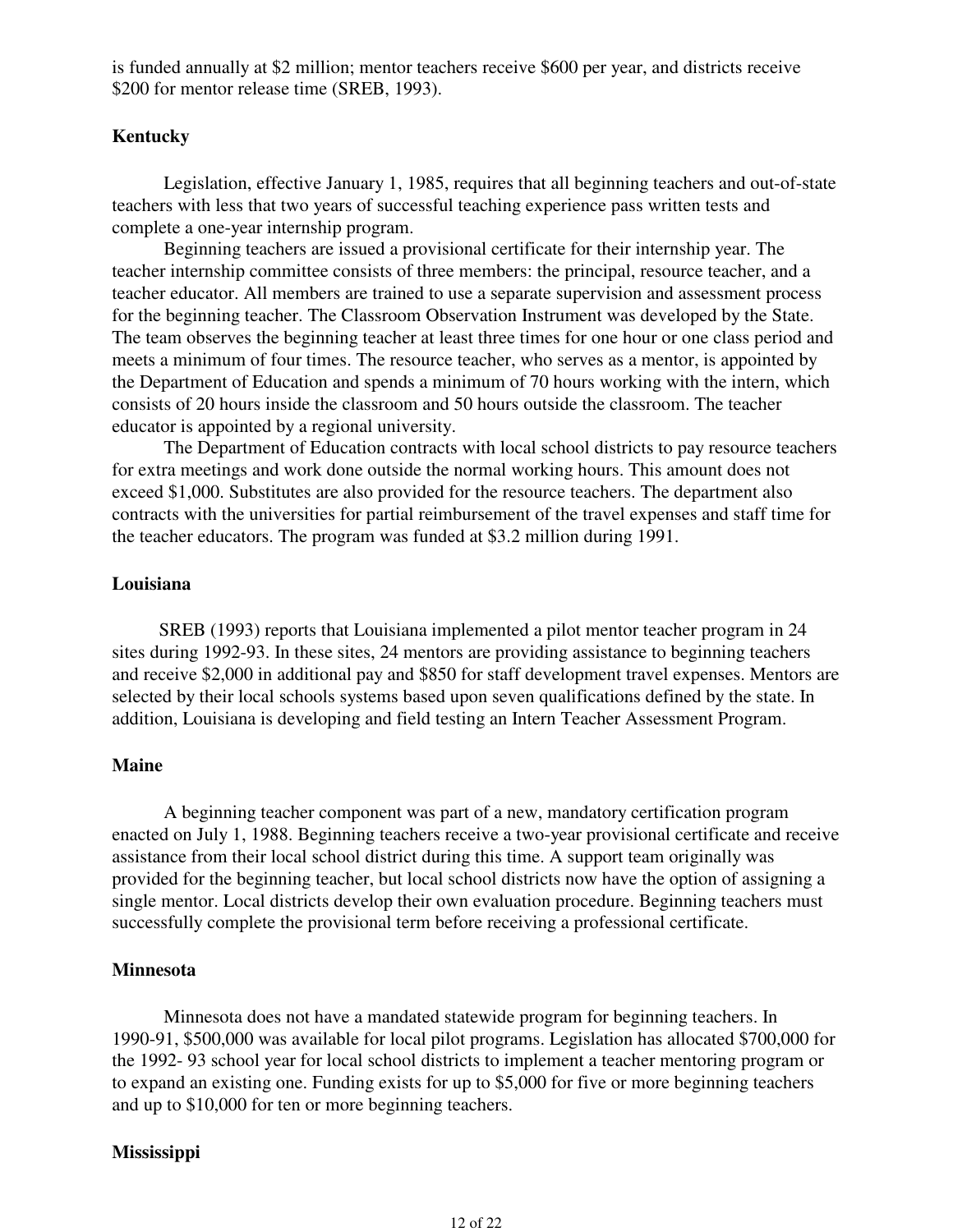One of the outcomes of the Education Reform Act of 1982 was the development of assessment instruments for a variety of certified school personnel, including beginning teachers. Three instruments were developed to assess the beginning teacher: Teaching Plans and Materials, Position Skills, and Interpersonal Skills. These instruments are administered twice during the school year, once each semester. The instruments are completed by an external evaluator, building principal or designee, and a peer teacher. The external evaluator or peer teacher must be certified for the same grade level as the beginning teacher. The beginning teacher must prepare a portfolio of instructional plans that is given to the evaluators before the observations. The beginning teacher selects the lesson to be observed for at least one class period. The state provides training for the evaluators and each evaluator must be certified as a provisional teacher evaluator.

 Legislation was passed in 1991 for a statewide Mentor Teacher Program. Developing and piloting this program is to be a joint effort of the State Department of Education and a selected university. Depending on funding, full implementation is scheduled for 1994.

#### **Montana**

 Montana began a new teacher mentor program in the fall of 1992. A beginning teacher support program is being piloted in fifteen locations across the state (SREB, 1992).

#### **New Hampshire**

 New Hampshire provides \$20,000 to local school districts for participation in beginning teacher programs. Mentor teachers must be excellent, experienced teachers and meet other criteria determined by the local school district. The state recommends that the mentor not be involved in summative evaluation; the decision is the option of the local school district. Approximately 10% of the state's teachers are involved in the program (Mastain, 1991). New Hampshire, along with other northeastern states, is working with the Northeastern Regional Laboratory on the development of an extensive mentor handbook.

#### **New Jersey**

 New Jersey's beginning teacher program was an outgrowth of the Provisional Teacher Program, an alternative route for state certification. Effective September 1, 1992, all first-year teachers must participate in the beginning teacher program. Students who graduate from an approved preparation program, who are recommended by their dean, and who make a passing score on the NTE are considered provisional teachers with advanced standing. Students in the alternative route are considered provisional teachers (no advanced standing). State regulations require that a Professional Support Team be assigned to each provisionally certified teacher to provide support, supervision, and evaluation. This team includes the principal or designee, mentor teacher, college faculty member, and a curriculum supervisor.

 The principal is the chairperson of the support team and serves as the liaison with the state department and evaluates the provisional teacher. The mentor teacher has a close working relationship with the provisional teacher, orients the teacher to district policies, visits the classroom, models effective teaching techniques, and gives feedback. The curriculum supervisor gives the provisional teacher perspective in current /new teaching techniques, access to resources, and assistance in developing an improvement plan. The college faculty member visits the provisional teacher, gives assistance with making connections between theory and practice, and provides inservice education. The State Department of Education provides orientation for the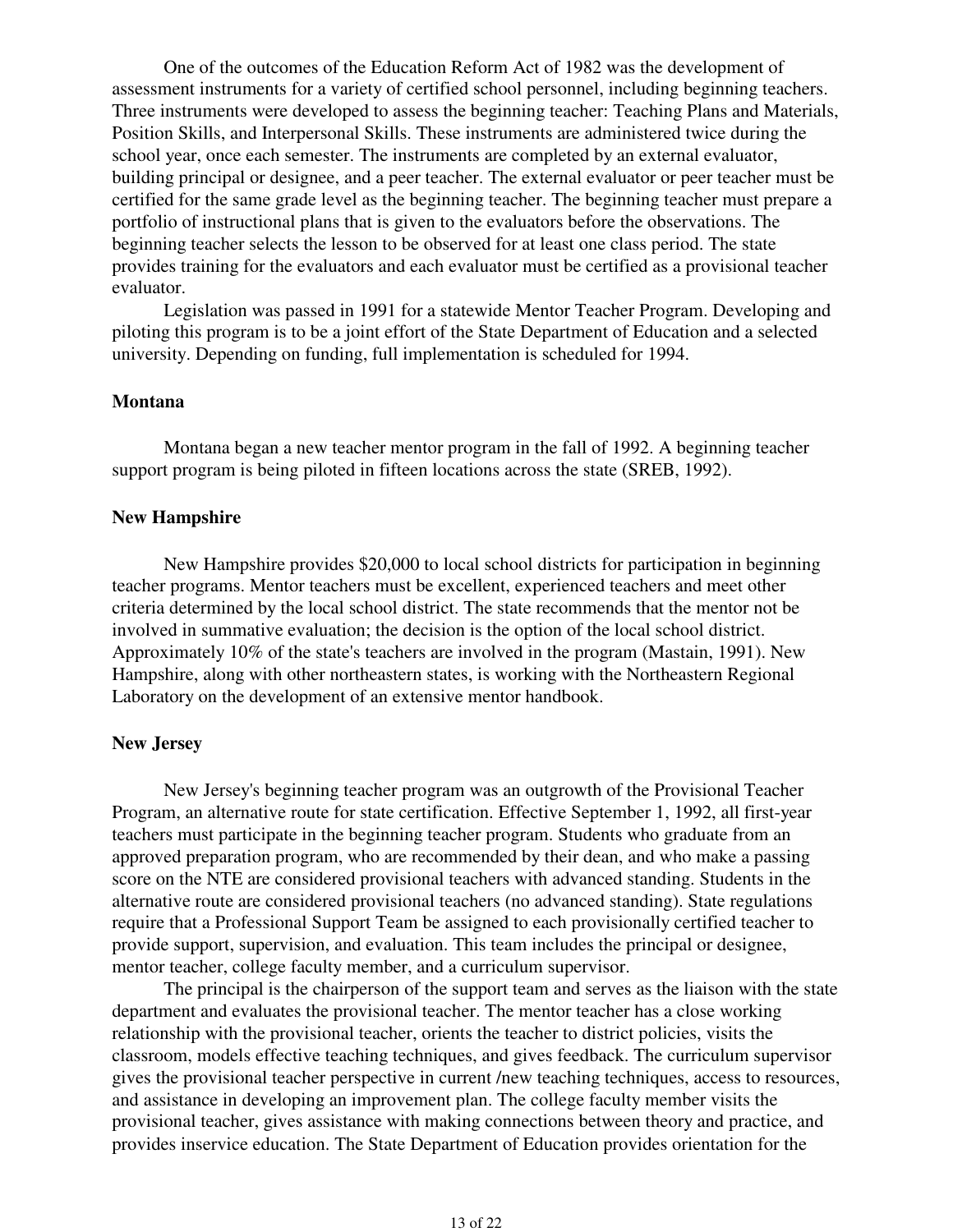support team. Evaluations, conducted at 10, 20, and 30 weeks, are done by at least two members of the team, excluding the mentor teacher. Stipends for mentors and support team members are \$450 to \$550. In addition, \$800 is provided for 200 hours of formal instruction to a provisional teacher with no advanced standing.

#### **New Mexico**

 New Mexico grants beginning teachers a three-year certificate. School personnel who have a Level II or III license are provided local training for assisting beginning teachers. The training includes observation skills, conference skills, skills and strategies for working with adults, and strategies for addressing the six essential teaching competencies. Local personnel are to provide beginning teachers instructional support, emotional support, and information about the local district. During the three-year period, beginning teachers must demonstrate six essential teaching competencies before the local school system recommends a state Level II certificate.

#### **New York**

 The Mentor Teacher Internship Program was one of three programs established by the legislature for the purpose of improving teaching. State funds are used for release time for mentors, mentor and intern training, coordination, and development of materials. Districts may be reimbursed at a rate of 10% for part-time mentors, 100% for full-time mentors, and up to 20% for interns. In 1986-87, 25 projects were funded with \$4 million. This increased each year and by 1990-91, 78 projects were funded with \$16.5 million.

 A booklet with start-up suggestions and regional and state meetings is provided for communication among program participants. Mentors are recommended by a committee of certified employees, with final selection by the district superintendent. Based on a normal contract, interns are restricted to no more than 80% classroom instruction assignment. Part-time mentor teachers (no more than four interns) are restricted to no less than 60% classroom instruction assignment, and full-time mentor teachers (from five to 10 interns) are assigned 100% of contractual time. These restrictions allow the interns and mentor teachers time for assistance. Program evaluation results indicate that interns make greater progress toward induction and professional maturation than do other beginning teachers. Effective in 1993, all provisionally certified teachers must participate in an internship program as a requirement for a permanent teaching certificate.

#### **North Carolina**

 A statewide mentor program for beginning teachers was implemented in 1985 as part of the North Carolina Initial Certification Program (ICP). A Continuing Certificate is issued at the end of the second year if teaching competencies are satisfactorily demonstrated.

 Each local education agency is required to develop a two-year plan for beginning teachers and provide a mentor/support team for guidance, counseling, and assimilation into the profession. The members of the mentor team include a trained mentor and principal or designee. The mentor/support team conferences with the beginning teacher regarding expectations, observes the teacher three times during the first year, provides data on areas of strengths and areas that need improvement, assists in designing a Professional Development Plan, models teaching behavior, provides resources, assists with problem solving, and interprets individual teachers' needs to the principal. Three state training programs that support beginning teacher programs are available to the local school districts.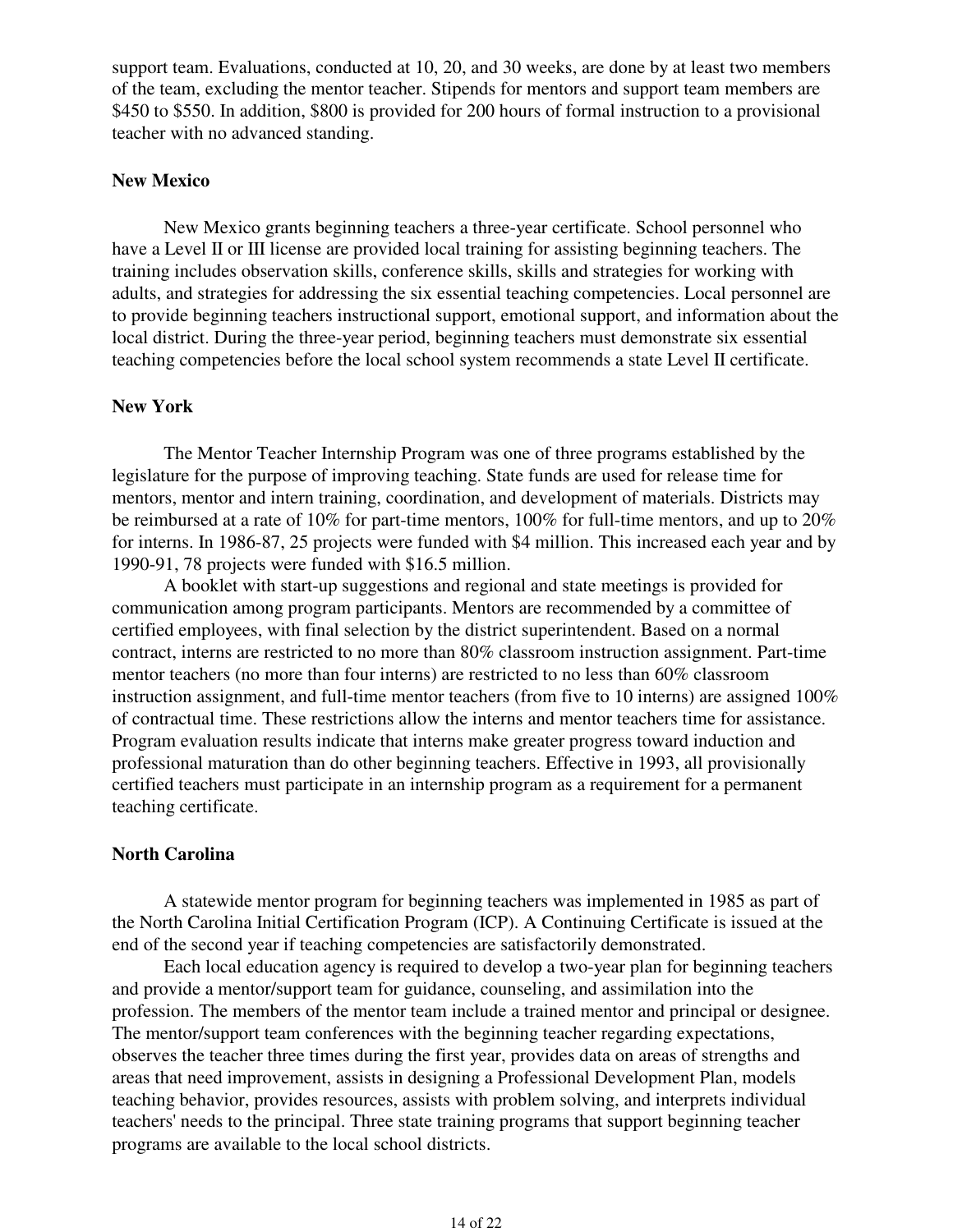The North Carolina Professional Practices Commission conducted a study of the Initial Certificate Program and reported in May, 1991, that participants rated the program worthwhile. They recommended that (a) additional funds be made available for mentors, (b) more release time be provided, (c) more consistency among districts be sought, (d) paperwork be reduced, and (e) structure be better defined.

#### **Ohio**

 The Ohio Entry-Year Program became effective July 1, 1987. The statute requires local districts to establish their own beginning teacher programs and assign a mentor to each beginning teacher for one year. Beginning teachers are given inservice regarding the program and information about their assigned schools. Mentors are provided an orientation, training for mentoring responsibilities, and time to consult and assist the beginning teachers. The local school district and the Ohio Department of Education separately evaluate the program every five years.

#### **Oklahoma**

 Legislation enacted in 1981 mandates an entry-year assistance program for beginning teachers. An assistance committee, composed of a peer teacher, a local administrator, and an education professor, guide and assist the beginning teacher for the first year through a structured program. The peer teacher receives \$500, and higher education institutions receive reimbursement for faculty time. This committee makes recommendations regarding certification and designs a staff development program for the beginning teacher. A beginning teacher may be recommended for certification or for a second-year in the program. A recommendation for noncertification may occur at the conclusion of the second year. The principal evaluates the beginning teacher for renewal of the contract; the committee evaluates the teacher for certification recommendations.

 The assistance committee meets with the beginning teacher during the first 20 teaching days to explain the program. The committee meets three times and each member of the committee independently observes the teacher's classroom and completes two observation instruments. The beginning teacher is given feedback from these observations. Then, the third round of observations is completed. The committee makes a recommendation concerning certification during its third meeting based on a majority vote of the members.

#### **Oregon**

 The Beginning Teacher Support Program (BTSP) was enacted in 1987 and requires that assistance be provided to beginning teachers by experienced classroom teachers, designated as mentors. The program was piloted in 1987-1988 in 55 school districts. Biennial funding of \$3 million was provided for the 1991-93, a reduction from the previous biennial budget of \$3.9 million. The program is mandatory for teachers in the pilot sites.

 The mentor teacher provides information, direct assistance, and collegial support to promote success for the beginning teacher. The Oregon Department of Education provides workshops for mentor teachers that focus upon the mentor's role, instructional assistance, strategies and skills in delivering information to the beginning teacher, and collegial support.

#### **Pennsylvania**

A Teacher Induction Program (TIP) for beginning teachers became effective June 1, 1987.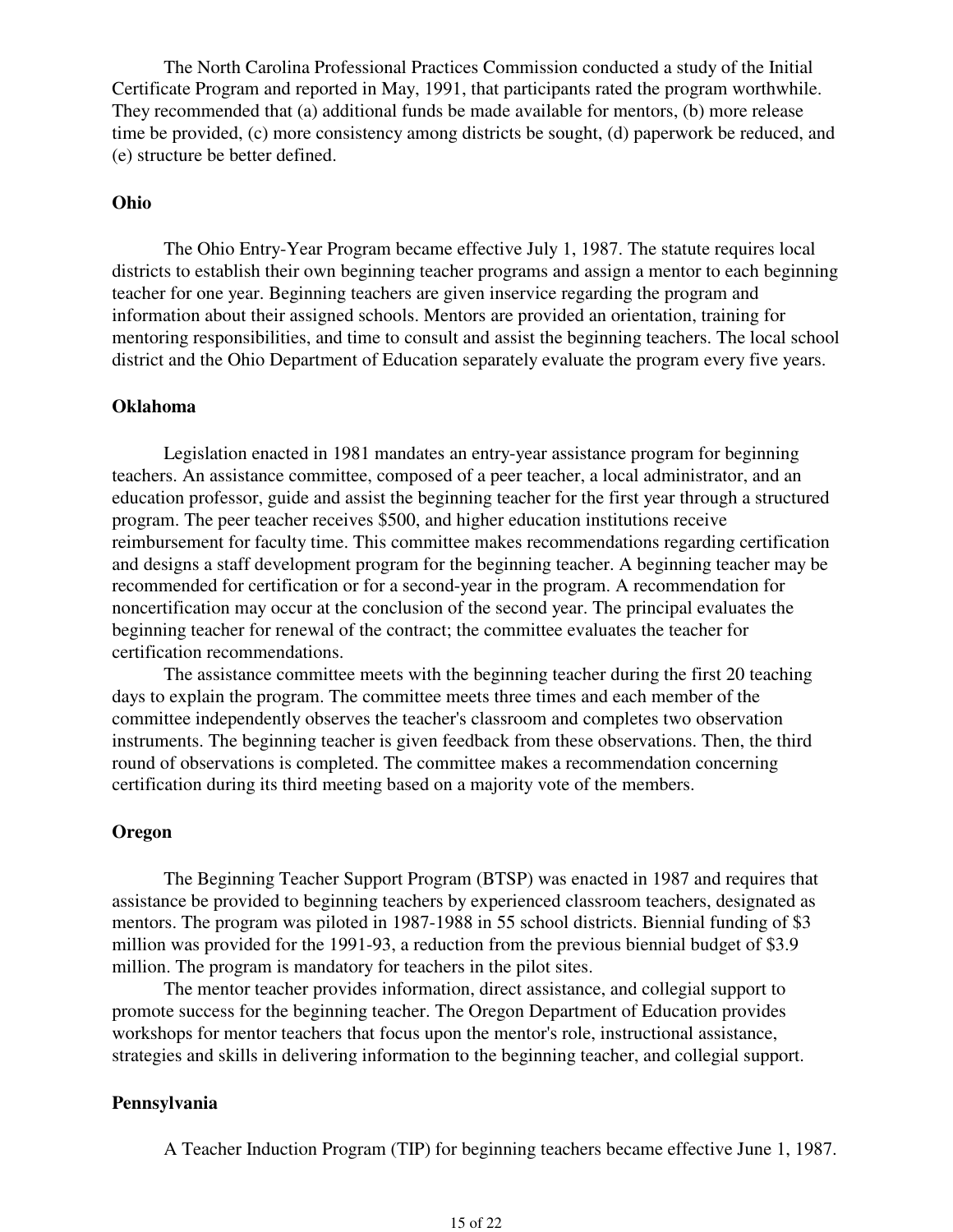State program guidelines were revised in 1990 and require that each school establish an induction council to develop individual goals/objectives for its TIP and to structure the program to meet the school's needs. Local schools must select a mentor or mentor teams and define responsibilities of the mentor or teams and the district administration. A mentor or mentor team is comprised of certified personnel who are recognized by peers for excellence in teaching. Completion of the TIP is one criterion for an Instructional II Certificate.

# **Texas**

 A framework for a teacher induction program was developed in 1989. In 1990-91, three pilot programs were conducted by Southwest Texas State University, Abilene Independent School District, and Education Service Center VI - Huntsville. The program, however, has not received statewide funding. The state agency sought funds of \$2,000 per teacher for 1992-93. The program is designed to be formative in nature and to rely on interactions between a mentor and beginning teacher for its success. The local district appoints a policy committee comprised of one or more persons from the following positions: administrator, faculty member from higher education, experienced teacher, and if possible, a former beginning teacher who has completed the induction program. The local district is responsible for providing new teacher orientation and a minimum of 30 clock hours (five days) of release time for the beginning teacher and mentor.

 A support team consisting of the mentor, an induction-year teacher, and another individual is part of the plan. Mentors receive a stipend of \$1,500 and are trained in communication and conferencing skills, observation techniques, models of instruction, and use of the Texas Teacher Appraisal System. They visit the classrooms of induction-year teachers at least two times each semester and conduct a follow-up conference. Induction teachers receive training in district policies and procedures, needs of the school and community, activities relating to the opening and closing of the school, student assessments and reports, instructional strategies, content knowledge and curriculum assistance, classroom management, communication and conferencing skills, self-evaluation techniques, and utilization of instruction media. Representatives of higher education institutions serve in several roles: (a) membership on policy committees, (b) research and evaluation, and (c) training.

#### **Utah**

 Utah requires that local school systems operate a mandatory beginning teacher program. The program includes a teacher support team and the conduct of three evaluations each year by trained evaluators. The criteria and processes for evaluations are local decisions. The state provided \$70,000 during 1990-91 to fund training activities for beginning teachers and mentors (Mastain, 1991).

### **Washington**

 A Teacher Assistance Program (TAP) was begun in 1985-86 when 100 mentor positions received state funding to assist beginning teachers. State funds of \$1.5 million were provided for the next two years, and other educational personnel (counselors, nurses, school psychologists, reading resource specialists, social workers) became qualified to participate in the program.

 In 1989-90, state funds provided \$950 to the mentor and \$250 to the beginning teacher, plus travel expenses to the mentor- teacher workshops and substitute teachers' cost for both mentor and beginning teacher. Nine hundred beginning teachers and 100 mentors from 109 school districts were accepted to participate in the program. State support increased to \$3.7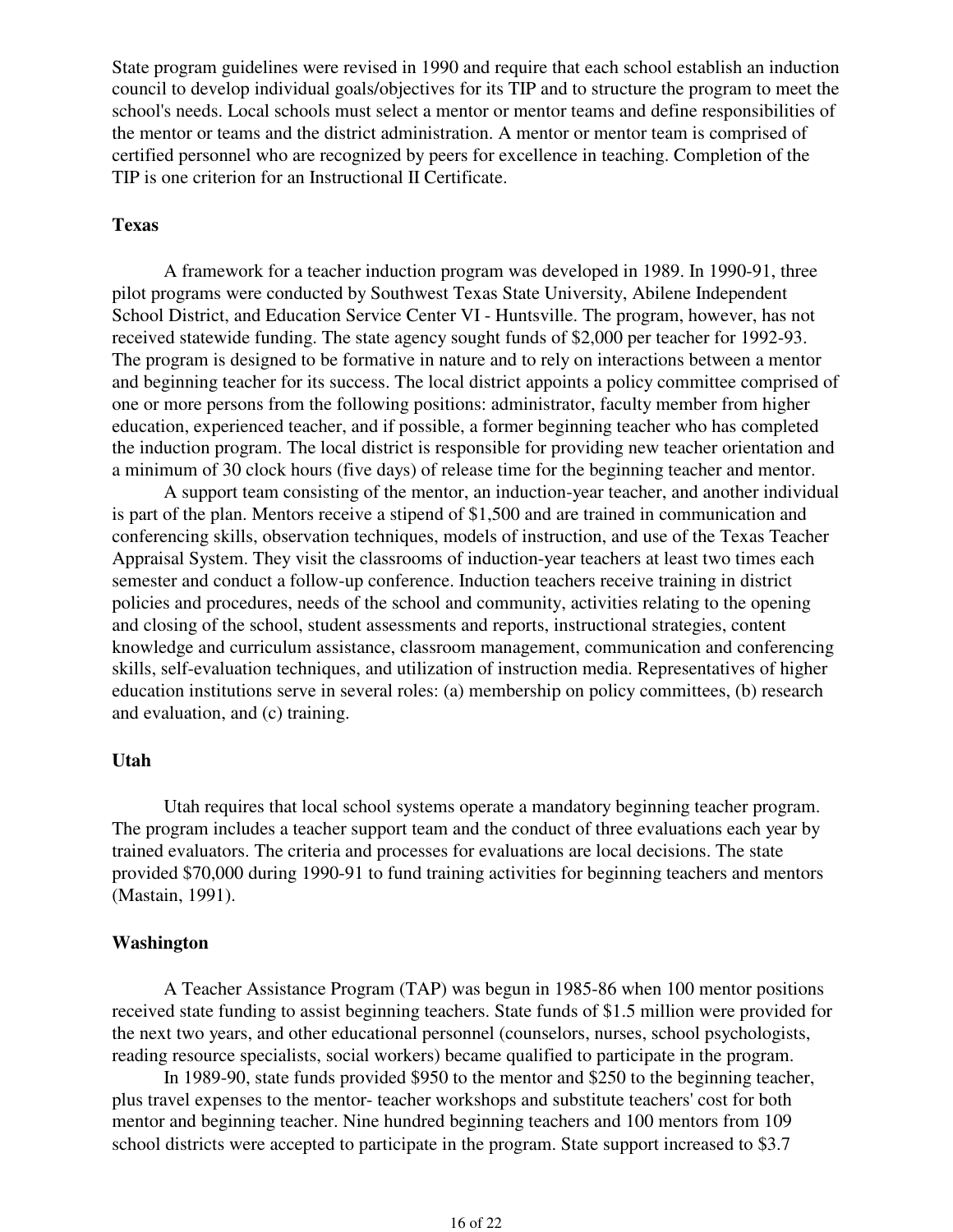million for the biennium budget.

 The program was evaluated in 1989-90 and the recommendations were to: (a) continue the program as voluntary, (b) provide more support for the teams, (c) continue the local district-sponsored training, and (d) consider assigning the educational service districts the responsibility for program administration. State funds for the program recently decreased from \$3.7 million to \$2.3 million, and mentor participation decreased from 1000 mentors in 1990 to 600 mentors in 1991.

#### **West Virginia**

 The mandatory Beginning Educator Internship Program became effective on August 1, 1991, and is funded at 1.5 million dollars. A three-member professional support team is chaired by the principal and includes a person from the professional staff development council and a mentor who is an experienced classroom teacher. The mentor teacher must be from the same or a similar subject or grade level as the beginning teacher. Inservice professional development programs are provided for the beginning teacher and mentor. The mentor and teacher meet weekly, and the mentor observes the classroom at least one hour weekly during the first semester. During the second semester, observations and meetings are biweekly. The mentor receives release time and a stipend of at least \$600. The professional support team meets monthly. The principal makes the final evaluation and recommends the beginning teacher's status to the county school superintendent.

## **Appendix B**

# **Beginning Teacher Programs: Proposed, Eliminated, or Locally Implemented**

 This appendix summarizes three types of beginning teacher programs that have been reported by various states. These include proposed programs, programs implemented but later eliminated, and local programs reported by states that have a major statewide impact.

#### **Proposed Programs**

 Four states reported that they have proposed programs for beginning teachers. Maryland field tested a beginning teacher program in 1986-87. Since then, the Maryland State Board of Education has moved toward considering the inclusion of performance assessment criteria for initial certification for students in teacher education programs. There is, however, no beginning teacher program at this time.

 Massachusetts plans to implement a beginning teacher program in 1994 that will be a two-year certification program (SREB, 1992). Missouri adopted state guidelines for a beginning teacher program but has no state requirements for local districts and has provided no state funding for the program since June, 1991. North Dakota completed a three-year study in 1992 that assessed the needs of beginning teachers in rural school districts. The state agency plans to ask the legislature to provide the Department of Public Instruction with more capacity in staff development and quality assurance in teacher education. Tennessee adopted a beginning teacher program in 1988 but has not received state funding for program implementation. Programs Implemented but Eliminated

 Five states--Georgia, Kansas, South Dakota, Virginia, and Wisconsin--implemented but later eliminated their beginning teacher programs. Georgia's statewide beginning teacher program, operational from 1980-1990, determined certification. This program was discontinued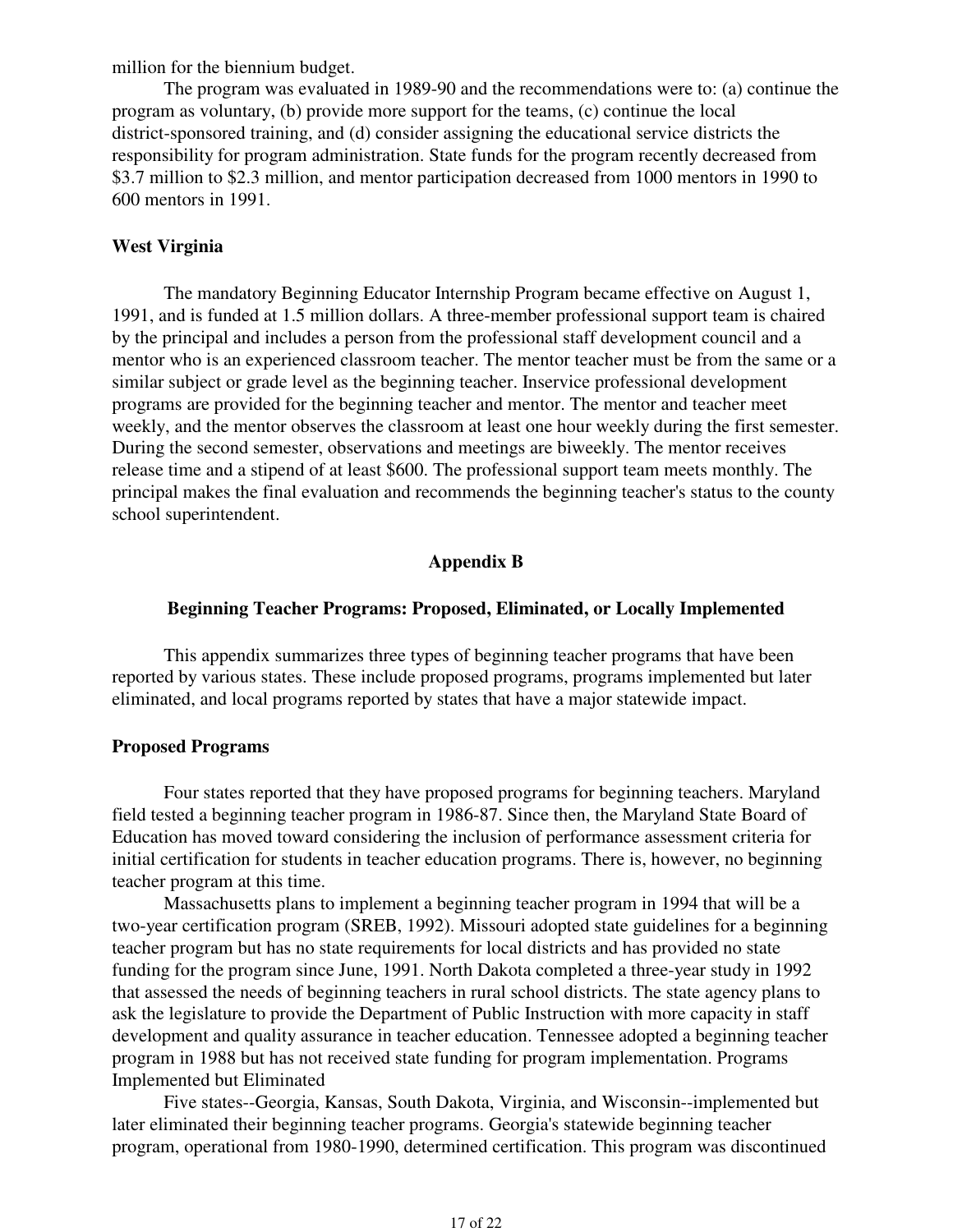in 1991 due to lack of funding and the implementation of a new teacher evaluation system. Kansas piloted a beginning teacher program during 1987-88 and 1988-89, but the legislature did not approve funding for the Kansas Internship Program for 1989-90. The program was discontinued. South Dakota repealed its induction program for teachers in 1989 and no longer provides state funds for its operation. Virginia implemented a comprehensive Beginning Teacher Assistance program in 1985 that was rescinded in 1991. State agency personnel also reported political reasons for recession of these programs. During 1985- 1988, Wisconsin piloted eight beginning teacher programs but funding has not been provided for implementation since 1988.

### **Local Programs**

 Two states--Alaska and Hawaii--reported information on locally implemented beginning teacher programs. The Alaska Staff Development Network, in collaboration with the University of Alaska at Anchorage and the Anchorage School District, has developed the Alaska Mentor Teacher Program. This program provides a three-member team to assist the beginning teacher. Hawaii reported that the Honolulu School District has developed the Teacher Assist Program (TAP). TAP provides a three member team to assist the beginning teacher.

# **Appendix C**

# **Annotated Bibliography**

State Publications and Materials on Beginning Teacher Programs (Note: \*These documents contain structured programs that include handbooks for mentors.)

\*Alabama State Department of Education. (1990). Alabama's beginning teacher assistance program training manual. Montgomery, AL: State Department of Education. A guide and training tool for local school districts. Handouts, transparencies, and activities are included.

\*Barrow, G. M. The new teacher, the mentor and the lesson cycle. Houston, TX: Houston Independent School District. Contains methods for the mentor to help the beginning teacher increase proficiency of the lesson cycle, a model of teaching.

Billings, J. A., Winter, D. E., & Andrews, T. E. (1991). The 1989-90 teacher assistance program (TAP). Olympia, WA: State Superintendent of Public Instruction. An annual report of the Teacher Assistance Program, including statistical reports and personal comments of the TAP participants.

Bureau of School Improvement. (1990). Mississippi teacher assessment instruments. Jackson, MS: Mississippi State Department of Education. Gives the specific indicators for each competency for three assessment instruments: Teaching Plans and Materials, Positions Skills, and Interpersonal Skills.

Bureau of School Improvement. (1987). Mississippi teacher assessment instruments. Jackson, MS: Mississippi State Department of Education. Contains the teaching competencies and assessment instruments for the beginning teacher.

\*California Department of Education. (1991). New teacher success: You can make a difference. Sacramento, CA: State of California. Contains practical information on developing beginning teacher programs and descriptions of 37 pilot programs in California.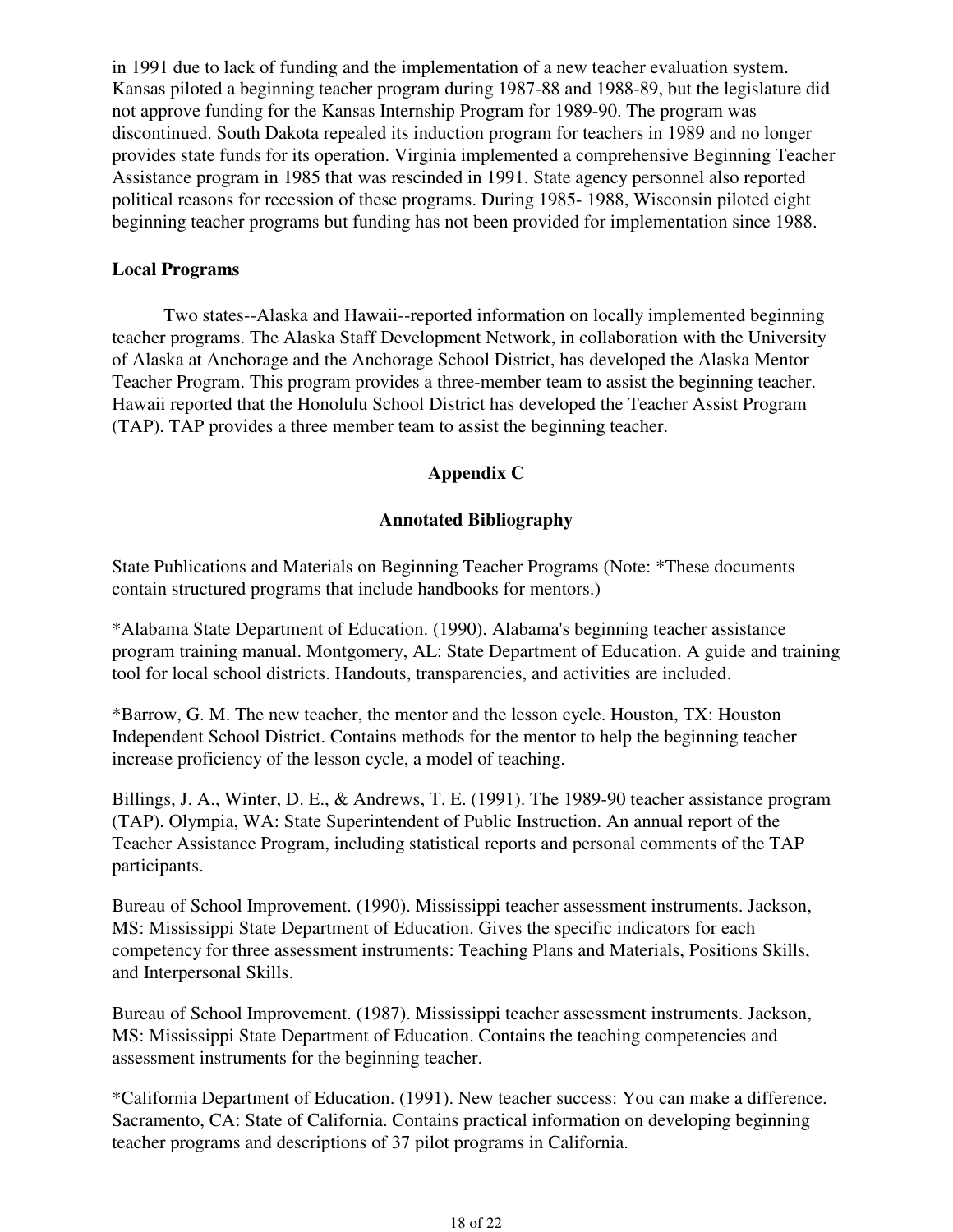Connecticut State Department of Education. (1989). Feedback report for beginning teachers. Hartford, CT: Secretary of the State of Connecticut. Contains information on the contents of the Connecticut Competency Instrument and a draft for the Beginning Educator Support and Training Program.

Division of Teacher Education Services. (1990). North Carolina initial certification program. Raleigh, NC: State Department of Public Instruction. Includes guidelines, procedures, and forms for the initial certification program.

\*Division of Teacher Education Services. (1986). North Carolina mentor/support team training program. Raleigh, NC: State Department of Public Instruction. Includes materials and literature for the mentor/support team.

Georgia Department of Education. (1989). Evaluation manual. Atlanta, GA: Georgia Department of Education. Outlines the steps in the teacher evaluation process and includes the evaluation instruments.

Georgia Department of Education. (1980). Teacher performance assessment instruments. Atlanta, GA: Georgia Department of Education. Provides the basis for the statewide assessment of beginning teachers that Georgia requires for teacher certification.

Gorton, S. P. (1990). Assisting the entry-year teacher: A leadership resource. Columbus, OH: Ohio Department of Education. Contains a rationale for assisting the beginning teacher, identifies the skills and knowledge for mentoring, and provides a framework for a program; includes examples of programs in Ohio and examples of needs assessment instruments used with mentors and beginning teachers .

Honolulu District Office. (1991). Teacher assist program. Honolulu, HI: Department of Education, State of Hawaii. Provides an overview of the Teacher Assist Program and includes a profile of an effective teacher, teacher assessment forms, and tips for beginning teachers.

Kansas State Department of Education. (1989). Internship program. Topeka, KS: Kansas State Department of Education. Certification, Teacher Education, and Accreditation Section.Discusses the 1988-89 pilot of the Kansas Internship Program that the legislature did not fund subsequently. Four sets of materials provide detailed program information.

\*Kentucky Department of Education. (1990). Kentucky teacher internship program (TIP). Frankfort, KY: Department of Education. Contains handbook for teacher interns and the teacher internship committees.

Lind, K., &, T. (n.d.) Wisconsin's teaching incentives pilot program. Madison, WI: Wisconsin Department of Public Instruction. Provides an overview of the effectiveness of Wisconsin's incentives programs. The programs were designed to enhance the quality of teaching and attractiveness of the profession.

Maryland State Department of Education. (1987). A manual for classroom observers: Maryland teaching. Baltimore, MD: Maryland State Department of Education. Contains the Maryland Teacher Competencies and the Maryland Competency Observation Instrument.

Minnesota Board of Teaching. (1992). A report on teacher preparation and licensing. St. Paul, MN: State of Minnesota. Contains a proposal for restructuring the teacher preparation and licensing system.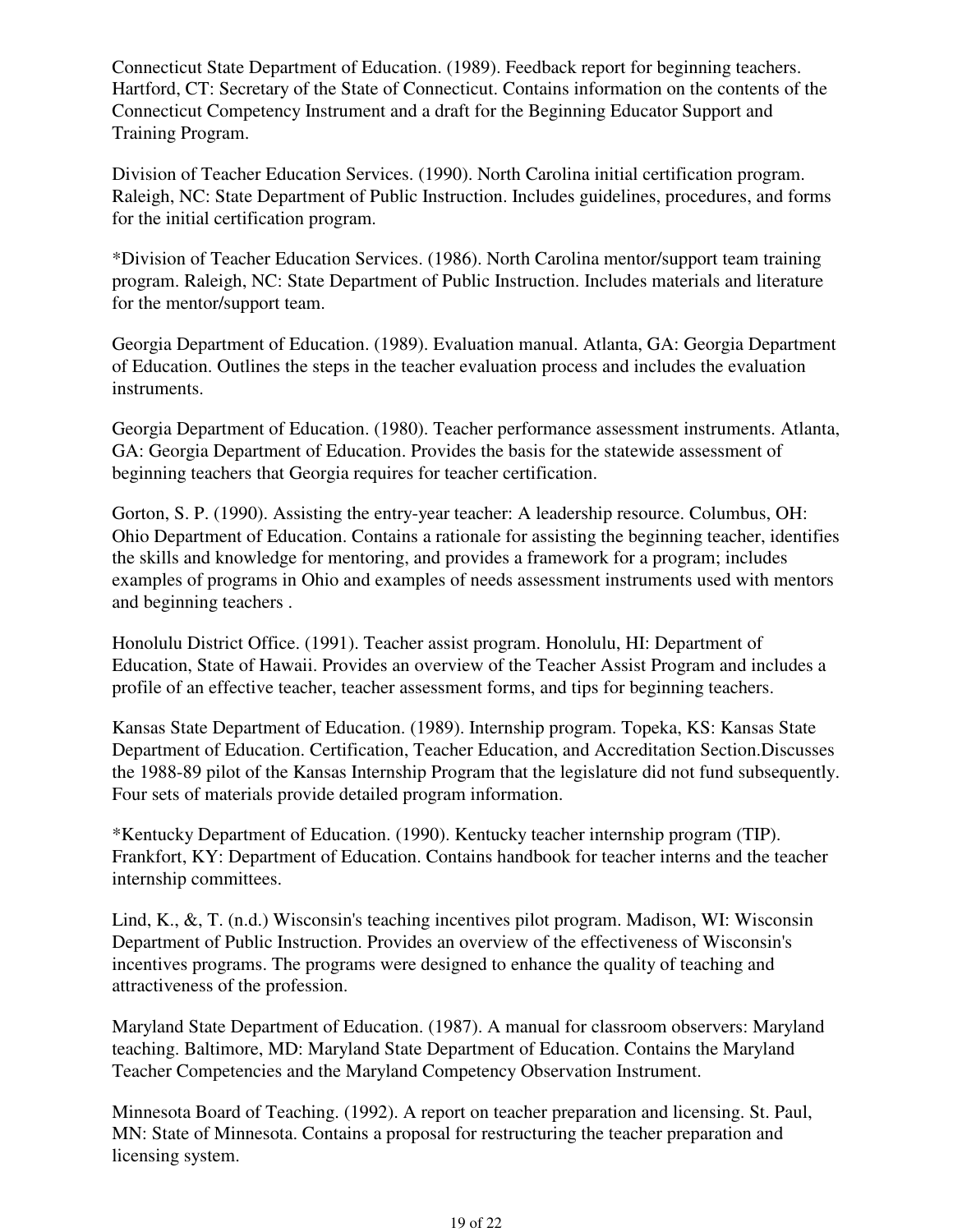New Jersey State Department of Education. (1991). Provisional teacher program implementation guidelines. Trenton, NJ: State Department of Education. Provides state guidelines for local districts to develop their own beginning teacher program.

New Jersey State Department of Education. (1991). The provisional teacher program sixth year report. Trenton, NJ: State Department of Education. Reports New Jersey's alternative route to certification.

New York State Education Department (1990). 1989-90 report on the New York state teacher and computer training centers, New York state mentor teacher-internship program, the fund for innovation. Albany, NY: State Education Department. Provides information on Mentor Teacher-Internship Program.

Northeast Regional Laboratory. (1992). Mentoring: A resource and training guide for educators, Draft Copy. Andover, MA: The Regional Laboratory for Educational Improvement of the Northeast and Islands. Contains a comprehensive manual on mentoring developed in conjunction with northeastern state departments of education.

Pennsylvania Department of Education. (n.d.) Guidelines for developing and implementing teacher induction programs. Harrisburg, PA: Pennsylvania Department of Education.Includes guidelines and state criteria for developing and implementing a local teacher induction program.

Research for Better Schools, Inc. (1987). Perspectives on teacher induction: A review of the literature and promising program models. Baltimore, MD: Maryland State Department of Education. Provides information on current teacher induction programs.

State Department of Education. (1992). Entry-year assistance program packet 1992. Oklahoma City, OK: Oklahoma State Department of Education. Contains a detailed framework, timeline, and forms for the Entry-Year Assistance Program.

Virginia Department of Education. (1985). Assisting the beginning teacher. Richmond, VA: Virginia Department of Education. Contains an in-depth discussion of the 14 competencies used in the Virginia Beginning Teacher Assistance Program.

\*Virginia Department of Education. (1986). Beginning teacher assistance program. Richmond, VA: Virginia Department of Education. Includes questions and answers about the assessment and assistance components of the Virginia Beginning Teacher Assistance Program.

Wildman, T. M. (n.d.) The colleague teacher's supplement to the beginning teacher's handbook. Blacksburg, VA: College of Education. Provides Virginia's experienced teachers with a framework for inducting beginning teachers into the profession.

\*Wildman, T. M., & Borko, H. (1985). Beginning teacher's handbook . Blacksburg, VA: College of Education. Provides information to guide first- and second-year beginning teachers.

\*Wildman, T. R., et al. (1989). Teachers learning from teachers: Mentor's guide for supporting beginning teachers. Richmond, VA: Department of Education.Provides research-based guide to support mentor training.

Wisconsin Department of Public Instruction. (1988). Report of the state superintendent's advisory committee on beginning teacher assistance programs. Madison, WI: Wisconsin Department of Public Instruction. Contains recommendations for establishing a beginning teacher assistance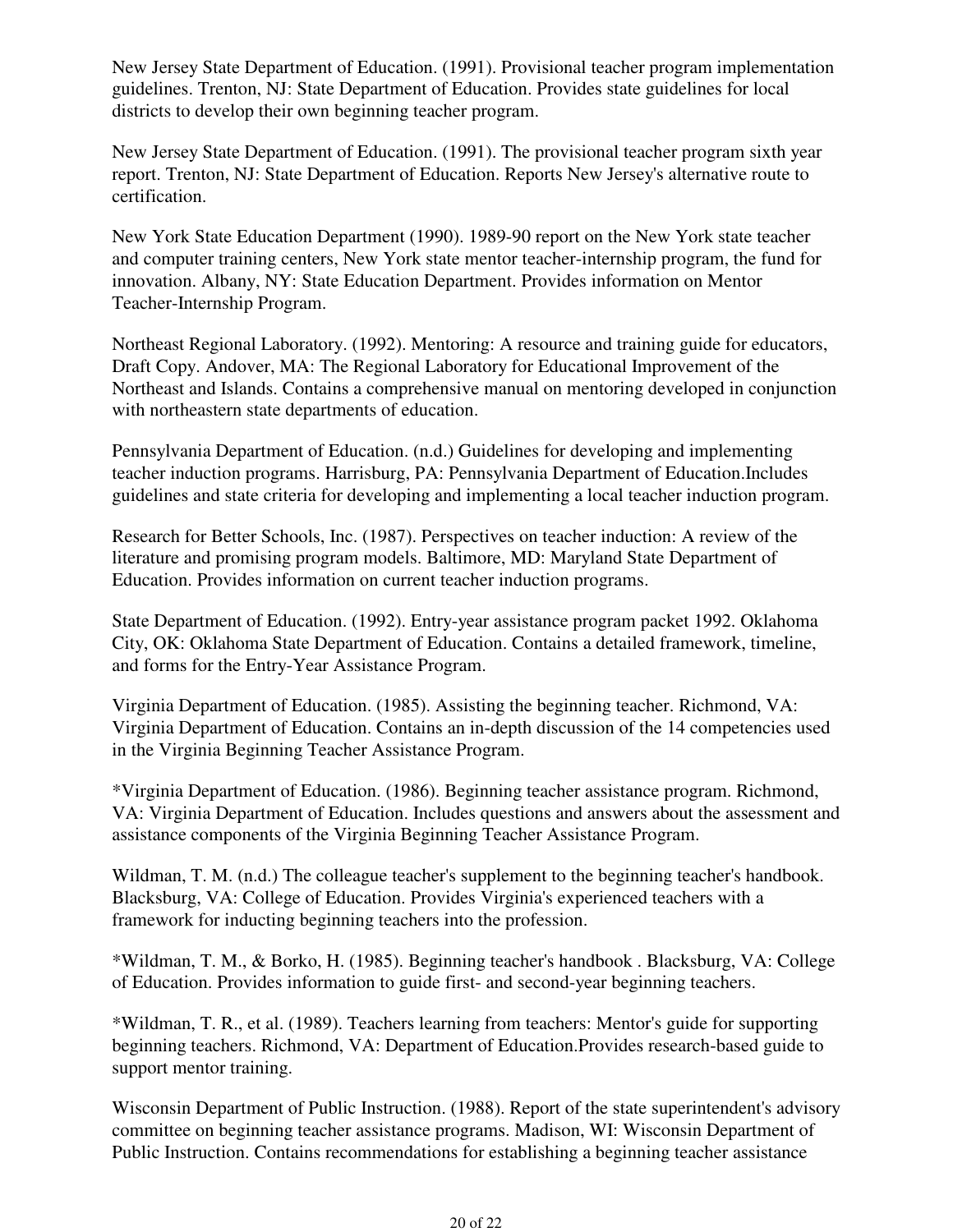program in Wisconsin.

# **About the Author**

# **Carol B. Furtwengler**

cfurtwen@wsuhub.uc.twsu.edu

**Associate Professor Box 142 Wichita State University**

# **Ph.D., George Peabody College of Vanderbilt University**

Carol Furtwengler is a former teacher and administrator. She served as Assistant Commissioner for Research and Development and Assistant Commissioner of Career Ladder Program for Tennessee Department of Education and then as educational aide for Governor Lamar Alexander. Her academic and research interests include personnel evaluation, applied inquiry, and school choice. Dr. Furtwengler's other published work includes articles on teacher observation and evaluation, (Educational Leadership, Phi Delta Kappan, Education Policy Analysis Archives); career ladder programs, (Educational Leadership), book chapter on cooperative learning in higher education (NEA), administration preparation (Journal of School Leadership)

**Copyright 1995 by the** *Education Policy Analysis Archives*

*EPAA* can be accessed either by visiting one of its several archived forms or by subscribing to the LISTSERV known as EPAA at LISTSERV@asu.edu. (To subscribe, send an email letter to LISTSERV@asu.edu whose sole contents are SUB EPAA your-name.) As articles are published by the *Archives*, they are sent immediately to the EPAA subscribers and simultaneously archived in three forms. Articles are archived on *EPAA* as individual files under the name of the author and the Volume and article number. For example, the article by Stephen Kemmis in Volume 1, Number 1 of the *Archives* can be retrieved by sending an e-mail letter to LISTSERV@asu.edu and making the single line in the letter read GET KEMMIS V1N1 F=MAIL. For a table of contents of the entire ARCHIVES, send the following e-mail message to LISTSERV@asu.edu: INDEX EPAA F=MAIL, that is, send an e-mail letter and make its single line read INDEX EPAA F=MAIL.

The World Wide Web address for the *Education Policy Analysis Archives* is http://seamonkey.ed.asu.edu/epaa

*Education Policy Analysis Archives* are "gophered" at olam.ed.asu.edu

To receive a publication guide for submitting articles, see the *EPAA* World Wide Web site or send an e-mail letter to LISTSERV@asu.edu and include the single line GET EPAA PUBGUIDE F=MAIL. It will be sent to you by return e-mail. General questions about appropriateness of topics or particular articles may be addressed to the Editor, Gene V Glass, Glass@asu.edu or reach him at College of Education, Arizona State University, Tempe, AZ 85287-2411. (602-965-2692)

# **Editorial Board**